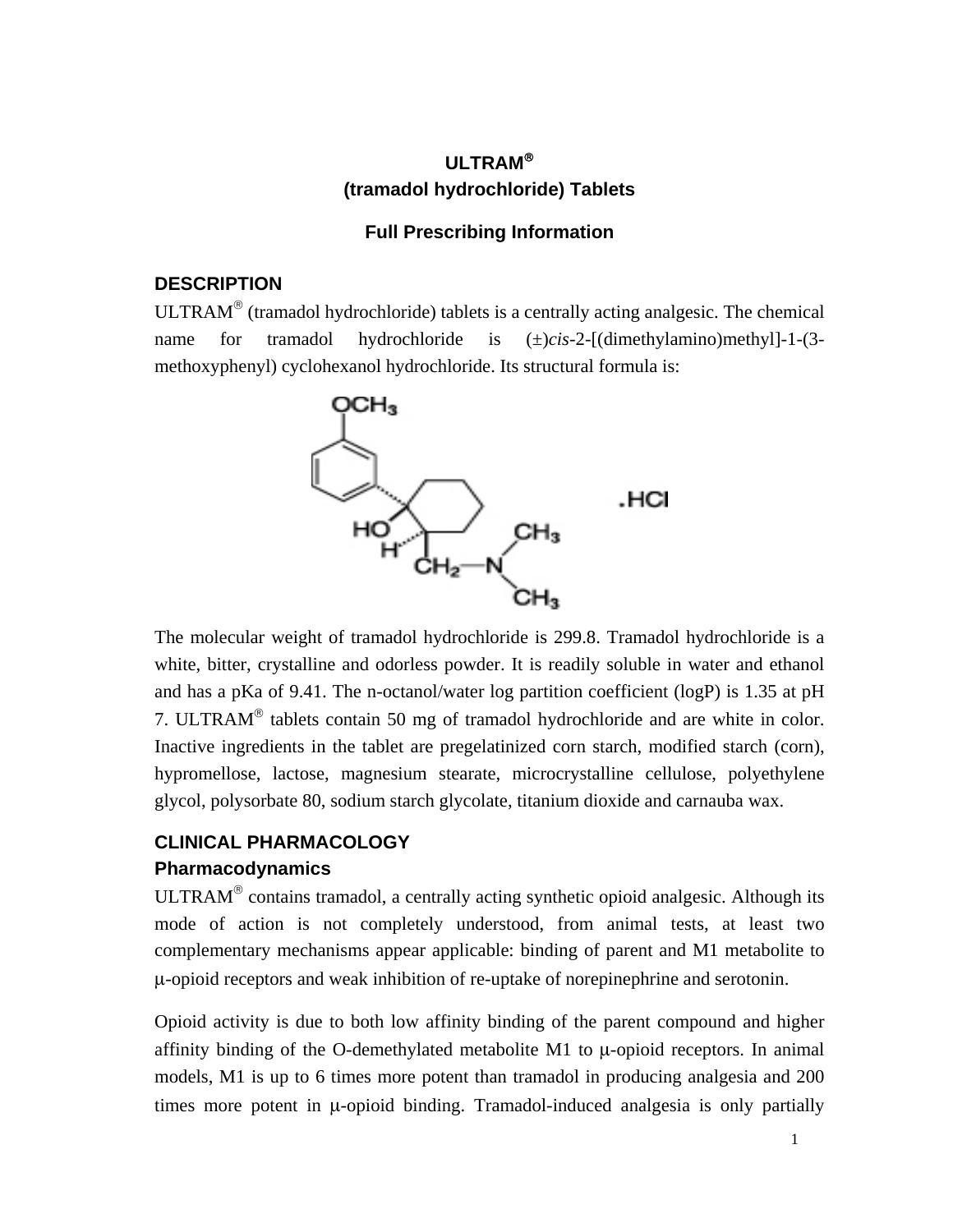antagonized by the opiate antagonist naloxone in several animal tests. The relative contribution of both tramadol and M1 to human analgesia is dependent upon the plasma concentrations of each compound (see **CLINICAL PHARMACOLOGY, Pharmacokinetics**).

Tramadol has been shown to inhibit reuptake of norepinephrine and serotonin *in vitro,* as have some other opioid analgesics. These mechanisms may contribute independently to the overall analgesic profile of ULTRAM®. Analgesia in humans begins approximately within one hour after administration and reaches a peak in approximately two to three hours.

Apart from analgesia, ULTRAM<sup>®</sup> administration may produce a constellation of symptoms (including dizziness, somnolence, nausea, constipation, sweating and pruritus) similar to that of other opioids. In contrast to morphine, tramadol has not been shown to cause histamine release. At therapeutic doses,  $ULTRAN^{\circledR}$  has no effect on heart rate, left-ventricular function or cardiac index. Orthostatic hypotension has been observed.

### **Pharmacokinetics**

The analgesic activity of ULTRAM<sup>®</sup> is due to both parent drug and the M1 metabolite (see **CLINICAL PHARMACOLOGY, Pharmacodynamics**). Tramadol is administered as a racemate and both the [-] and [+] forms of both tramadol and M1 are detected in the circulation. Linear pharmacokinetics have been observed following multiple doses of 50 and 100 mg to steady-state.

## Absorption

The mean absolute bioavailability of a 100 mg oral dose is approximately 75%. The mean peak plasma concentration of racemic tramadol and M1 occurs at two and three hours, respectively, after administration in healthy adults. In general, both enantiomers of tramadol and M1 follow a parallel time course in the body following single and multiple doses although small differences (∼ 10%) exist in the absolute amount of each enantiomer present.

Steady-state plasma concentrations of both tramadol and M1 are achieved within two days with four times per day dosing. There is no evidence of self-induction (see Figure 1 and Table 1 below).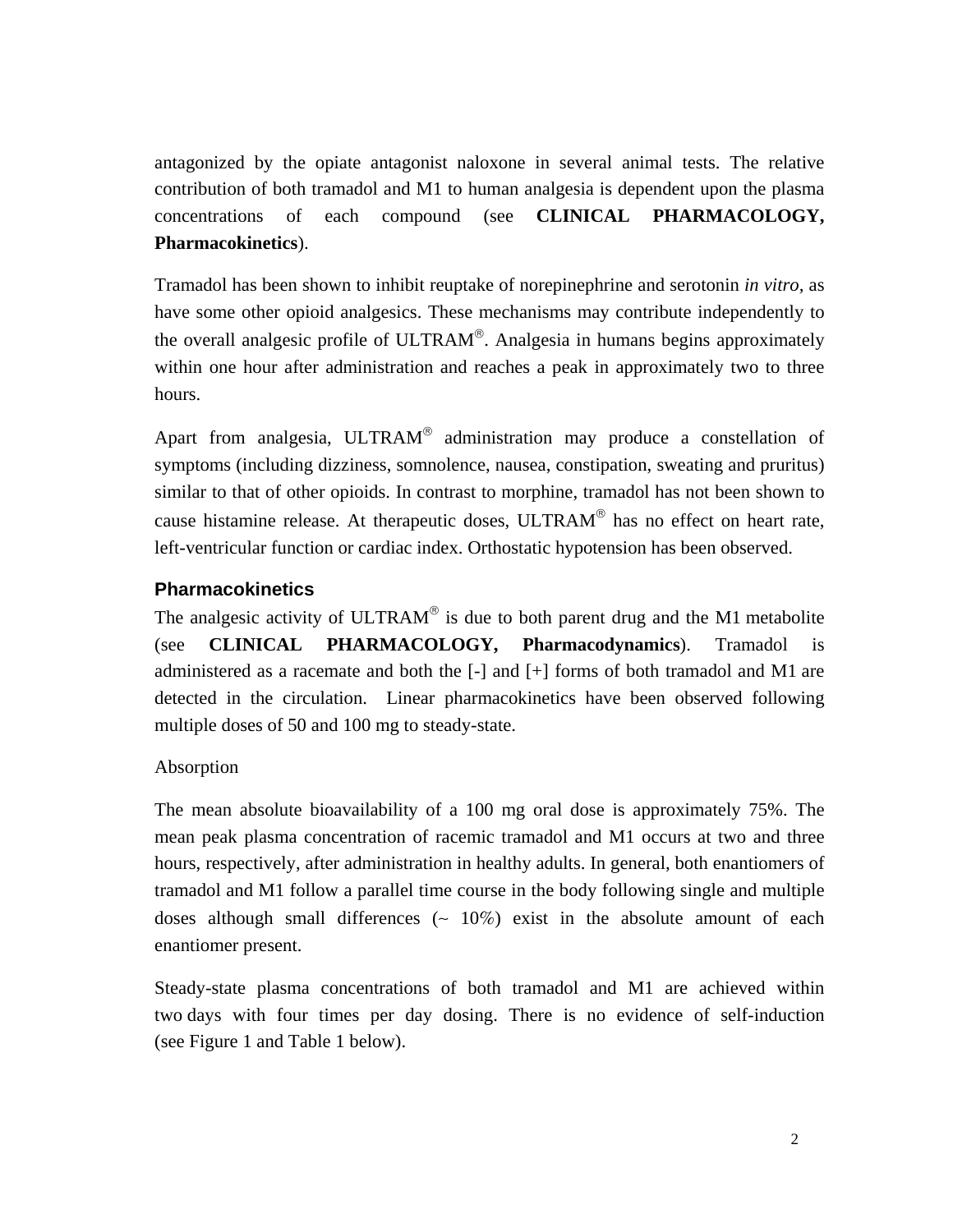#### **Figure 1: Mean Tramadol and M1 Plasma Concentration Profiles after a Single 100 mg Oral Dose and after Twenty-Nine 100 mg Oral Doses of Tramadol HCl given four times per day.**



**Table 1 Mean (%CV) Pharmacokinetic Parameters for Racemic Tramadol and M1 Metabolite** 

| www.                        |              |              |              |                          |                 |
|-----------------------------|--------------|--------------|--------------|--------------------------|-----------------|
| Population/                 | Parent Drug/ | PeakConc.    | Time to      | Clearance/F <sup>b</sup> | $t_{1/2}$ (hrs) |
| Dosage Regimen <sup>a</sup> | Metabolite   | (ng/mL)      | Peak (hrs)   | (mL/min/Kg)              |                 |
| Healthy Adults,             | Tramadol     | 592 (30)     | 2.3(61)      | 5.90(25)                 | 6.7(15)         |
| 100 mg qid, MD p.o.         | M1           | 110(29)      | 2.4(46)      | c                        | 7.0(14)         |
| Healthy Adults,             | Tramadol     | 308(25)      | 1.6(63)      | 8.50(31)                 | 5.6(20)         |
| 100 mg SD p.o.              | M1           | 55.0 (36)    | 3.0(51)      | $\mathbf{C}$             | 6.7(16)         |
| Geriatric, (>75 yrs)        | Tramadol     | 208(31)      | 2.1(19)      | 6.89(25)                 | 7.0(23)         |
| 50 mg SD p.o.               | M1           | d            | d            | $\mathcal{C}$            | d               |
| Hepatic Impaired,           | Tramadol     | 217(11)      | 1.9(16)      | 4.23(56)                 | 13.3(11)        |
| 50 mg SD p.o.               | M1           | 19.4 (12)    | 9.8(20)      | c                        | 18.5(15)        |
| Renal Impaired,             | Tramadol     | c            | c            | 4.23(54)                 | 10.6(31)        |
| $CL_{cr}$ 10-30 mL/min      | M1           | $\mathbf{C}$ | $\mathbf{C}$ | C                        | 11.5(40)        |
| 100 mg SD i.v.              |              |              |              |                          |                 |
| Renal Impaired,             | Tramadol     | $\mathbf{c}$ | $\mathbf{C}$ | 3.73(17)                 | 11.0(29)        |
| $CL_{cr} < 5$ mL/min        | M1           | $\mathbf{C}$ | $\mathbf{C}$ | с                        | 16.9(18)        |
| 100 mg SD i.v.              |              |              |              |                          |                 |

<sup>a</sup> SD = Single dose, MD = Multiple dose, p.o. = Oral administration,

 $i.v.$ = Intravenous administration,  $q.i.d.$  = Four times daily

 $\overrightarrow{b}$  F represents the oral bioavailability of tramadol

c Not applicable

d Not measured

### Food Effects

Oral administration of ULTRAM® with food does not significantly affect its rate or extent of absorption, therefore, ULTRAM® can be administered without regard to food.

#### **Distribution**

The volume of distribution of tramadol was 2.6 and 2.9 liters/kg in male and female subjects, respectively, following a 100 mg intravenous dose. The binding of tramadol to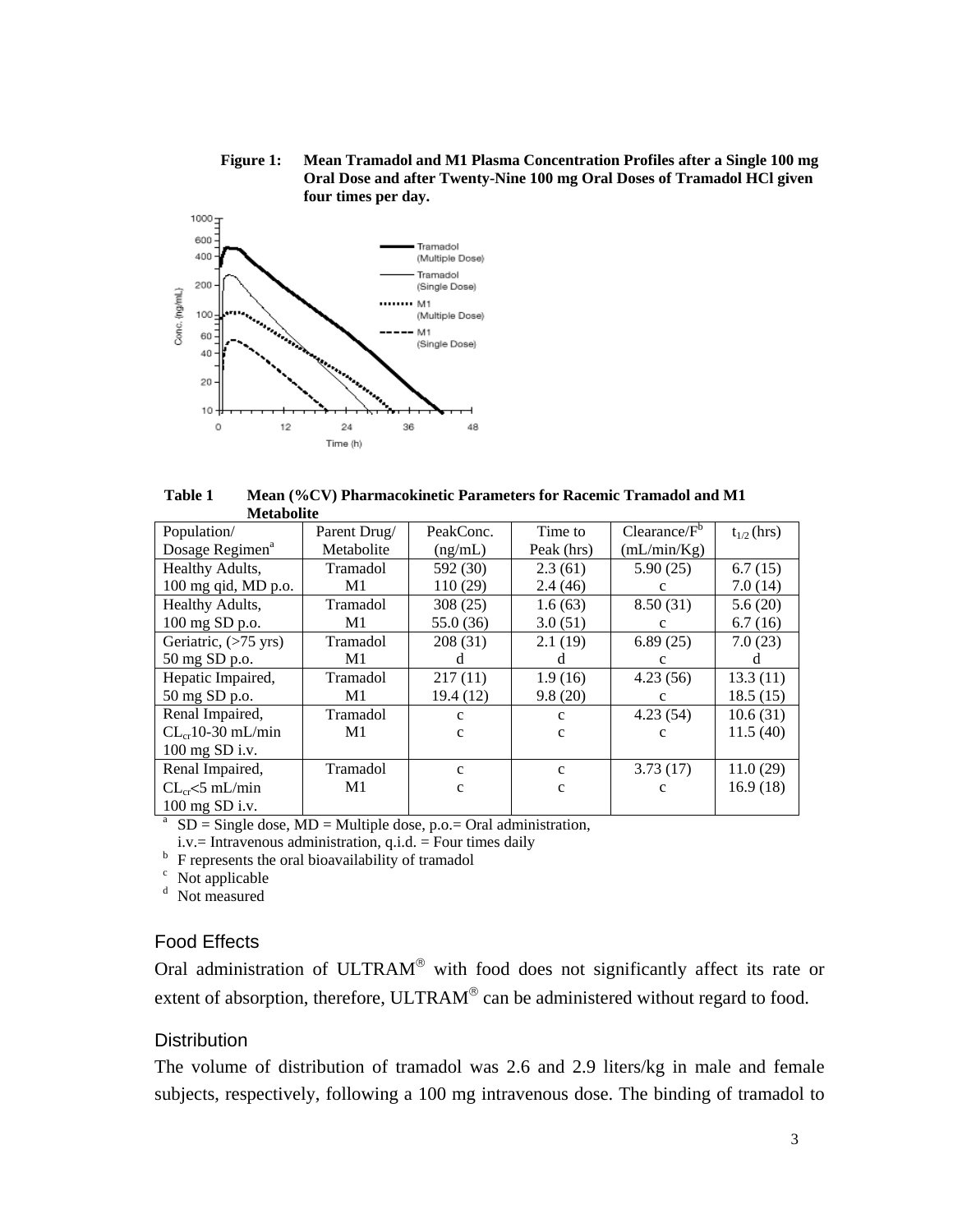human plasma proteins is approximately 20% and binding also appears to be independent of concentration up to 10 μg/mL. Saturation of plasma protein binding occurs only at concentrations outside the clinically relevant range.

#### **Metabolism**

Tramadol is extensively metabolized after oral administration by a number of pathways, including CYP2D6 and CYP3A4, as well as by conjugation of parent and metabolites. Approximately 30% of the dose is excreted in the urine as unchanged drug, whereas 60% of the dose is excreted as metabolites. The remainder is excreted either as unidentified or as unextractable metabolites. The major metabolic pathways appear to be *N*- and *O*-demethylation and glucuronidation or sulfation in the liver. One metabolite (*O*-desmethyltramadol, denoted M1) is pharmacologically active in animal models. Formation of M1 is dependent on CYP2D6 and as such is subject to inhibition, which may affect the therapeutic response (see **PRECAUTIONS, Drug Interaction**).

Approximately 7% of the population has reduced activity of the CYP2D6 isoenzyme of cytochrome P-450. These individuals are "poor metabolizers" of debrisoquine, dextromethorphan, tricyclic antidepressants, among other drugs. Based on a population PK analysis of Phase I studies in healthy subjects, concentrations of tramadol were approximately 20% higher in "poor metabolizers" versus "extensive metabolizers", while M1 concentrations were 40% lower. Concomitant therapy with inhibitors of CYP2D6 such as fluoxetine, paroxetine and quinidine could result in significant drug interactions. *In vitro* drug interaction studies in human liver microsomes indicate that inhibitors of CYP2D6 such as fluoxetine and its metabolite norfluoxetine, amitriptyline and quinidine inhibit the metabolism of tramadol to various degrees, suggesting that concomitant administration of these compounds could result in increases in tramadol concentrations and decreased concentrations of M1. The full pharmacological impact of these alterations in terms of either efficacy or safety is unknown. Concomitant use of SEROTONIN reuptake INHIBITORS and MAO INHIBITORS may enhance the risk of adverse events, including seizure (see **WARNINGS**) and serotonin syndrome.

#### **Elimination**

Tramadol is eliminated primarily through metabolism by the liver and the metabolites are eliminated primarily by the kidneys. The mean terminal plasma elimination half-lives of racemic tramadol and racemic M1 are  $6.3 \pm 1.4$  and  $7.4 \pm 1.4$  hours, respectively. The plasma elimination half-life of racemic tramadol increased from approximately six hours to seven hours upon multiple dosing.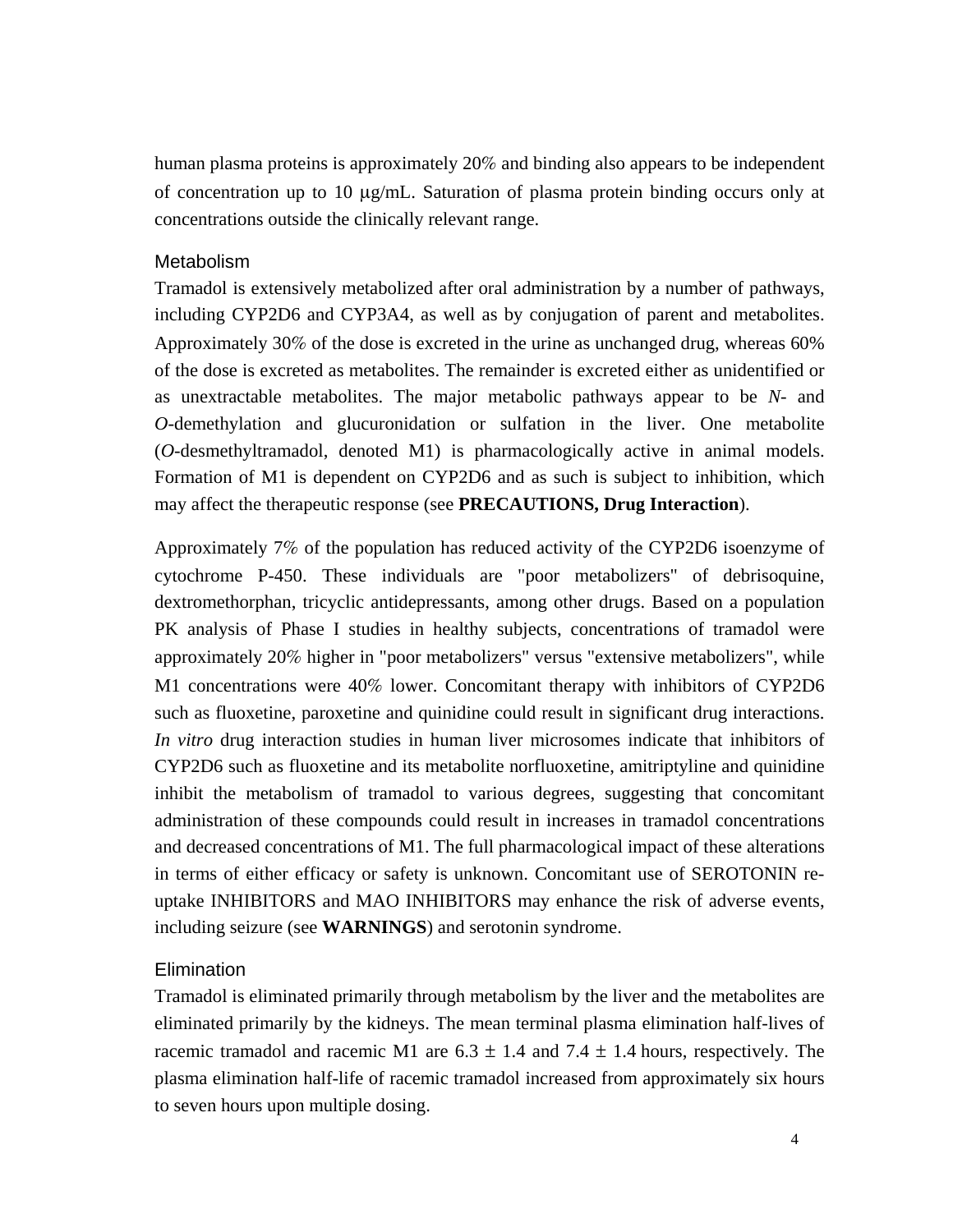### **Special Populations**

#### Renal

Impaired renal function results in a decreased rate and extent of excretion of tramadol and its active metabolite, M1. In patients with creatinine clearances of less than 30 mL/min, adjustment of the dosing regimen is recommended (see **DOSAGE AND ADMINISTRATION**). The total amount of tramadol and M1 removed during a 4-hour dialysis period is less than 7% of the administered dose.

### Hepatic

Metabolism of tramadol and M1 is reduced in patients with advanced cirrhosis of the liver, resulting in both a larger area under the concentration time curve for tramadol and longer tramadol and M1 elimination half-lives (13 hrs. for tramadol and 19 hrs. for M1). In cirrhotic patients, adjustment of the dosing regimen is recommended (see **DOSAGE AND ADMINISTRATION**).

#### **Geriatric**

Healthy elderly subjects aged 65 to 75 years have plasma tramadol concentrations and elimination half-lives comparable to those observed in healthy subjects less than 65 years of age. In subjects over 75 years, maximum serum concentrations are elevated (208 vs. 162 ng/mL) and the elimination half-life is prolonged (7 vs. 6 hours) compared to subjects 65 to 75 years of age. Adjustment of the daily dose is recommended for patients older than 75 years (see **DOSAGE AND ADMINISTRATION**).

### Gender

The absolute bioavailability of tramadol was 73% in males and 79% in females. The plasma clearance was 6.4 mL/min/kg in males and 5.7 mL/min/kg in females following a 100 mg IV dose of tramadol. Following a single oral dose, and after adjusting for body weight, females had a 12% higher peak tramadol concentration and a 35% higher area under the concentration-time curve compared to males. The clinical significance of this difference is unknown.

## **CLINICAL STUDIES**

ULTRAM<sup>®</sup> has been given in single oral doses of 50, 75 and 100 mg to patients with pain following surgical procedures and pain following oral surgery (extraction of impacted molars).

In single-dose models of pain following oral surgery, pain relief was demonstrated in some patients at doses of 50 mg and 75 mg. A dose of 100 mg ULTRAM® tended to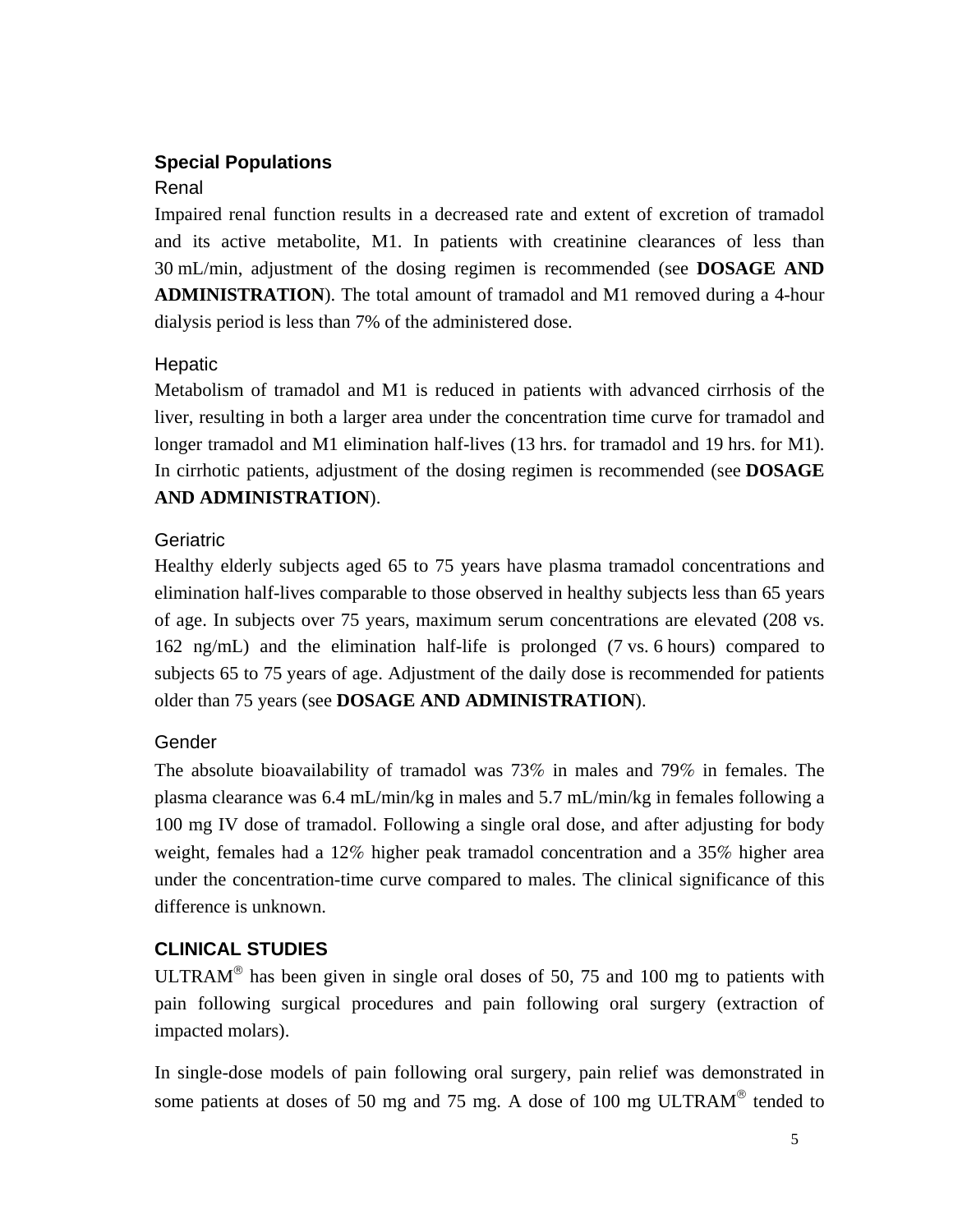provide analgesia superior to codeine sulfate 60 mg, but it was not as effective as the combination of aspirin 650 mg with codeine phosphate 60 mg.

ULTRAM<sup>®</sup> has been studied in three long-term controlled trials involving a total of 820 patients, with 530 patients receiving ULTRAM®. Patients with a variety of chronic painful conditions were studied in double-blind trials of one to three months duration. Average daily doses of approximately 250 mg of ULTRAM® in divided doses were generally comparable to five doses of acetaminophen 300 mg with codeine phosphate 30 mg (TYLENOL<sup>®</sup> with Codeine #3) daily, five doses of aspirin 325 mg with codeine phosphate 30 mg daily, or two to three doses of acetaminophen 500 mg with oxycodone hydrochloride 5 mg (TYLOX<sup>®</sup>) daily.

### **Titration Trials**

In a randomized, blinded clinical study with 129 to 132 patients per group, a 10-day titration to a daily ULTRAM® dose of 200 mg (50 mg four times per day), attained in 50 mg increments every 3 days, was found to result in fewer discontinuations due to dizziness or vertigo than titration over only 4 days or no titration. In a second study with 54 to 59 patients per group, patients who had nausea or vomiting when titrated over 4 days were randomized to re-initiate ULTRAM® therapy using slower titration rates.

A 16-day titration schedule, starting with 25 mg qAM and using additional doses in 25 mg increments every third day to 100 mg/day (25 mg four times per day), followed by 50 mg increments in the total daily dose every third day to 200 mg/day (50 mg four times per day), resulted in fewer discontinuations due to nausea or vomiting and fewer discontinuations due to any cause than did a 10-day titration schedule.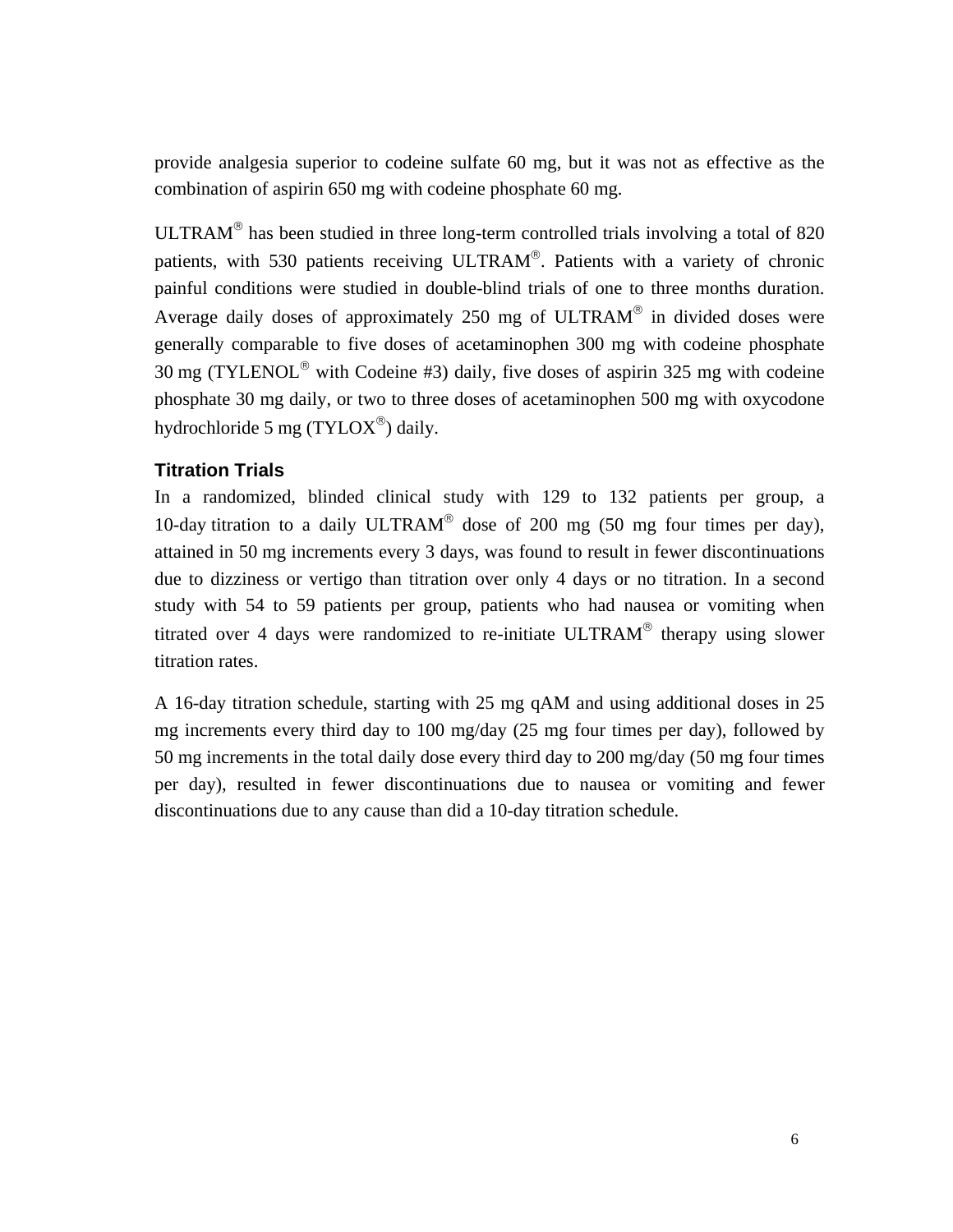**Figure 2:** 



### **INDICATIONS AND USAGE**

ULTRAM® is indicated for the management of moderate to moderately severe pain in adults.

### **CONTRAINDICATIONS**

ULTRAM® should not be administered to patients who have previously demonstrated hypersensitivity to tramadol, any other component of this product or opioids. ULTRAM<sup>®</sup> is contraindicated in any situation where opioids are contraindicated, including acute intoxication with any of the following: alcohol, hypnotics, narcotics, centrally acting analgesics, opioids or psychotropic drugs. ULTRA $M^{\circledR}$  may worsen central nervous system and respiratory depression in these patients.

#### **WARNINGS**

#### **Seizure Risk**

**Seizures have been reported in patients receiving ULTRAM**® **within the recommended dosage range. Spontaneous post-marketing reports indicate that seizure risk is increased with doses of ULTRAM**® **above the recommended range.**  Concomitant use of ULTRAM<sup>®</sup> increases the seizure risk in patients taking:

- • **Selective serotonin re-uptake inhibitors (SSRI antidepressants or anorectics),**
- • **Tricyclic antidepressants (TCAs), and other tricyclic compounds (e.g., cyclobenzaprine , promethazine, etc.), or**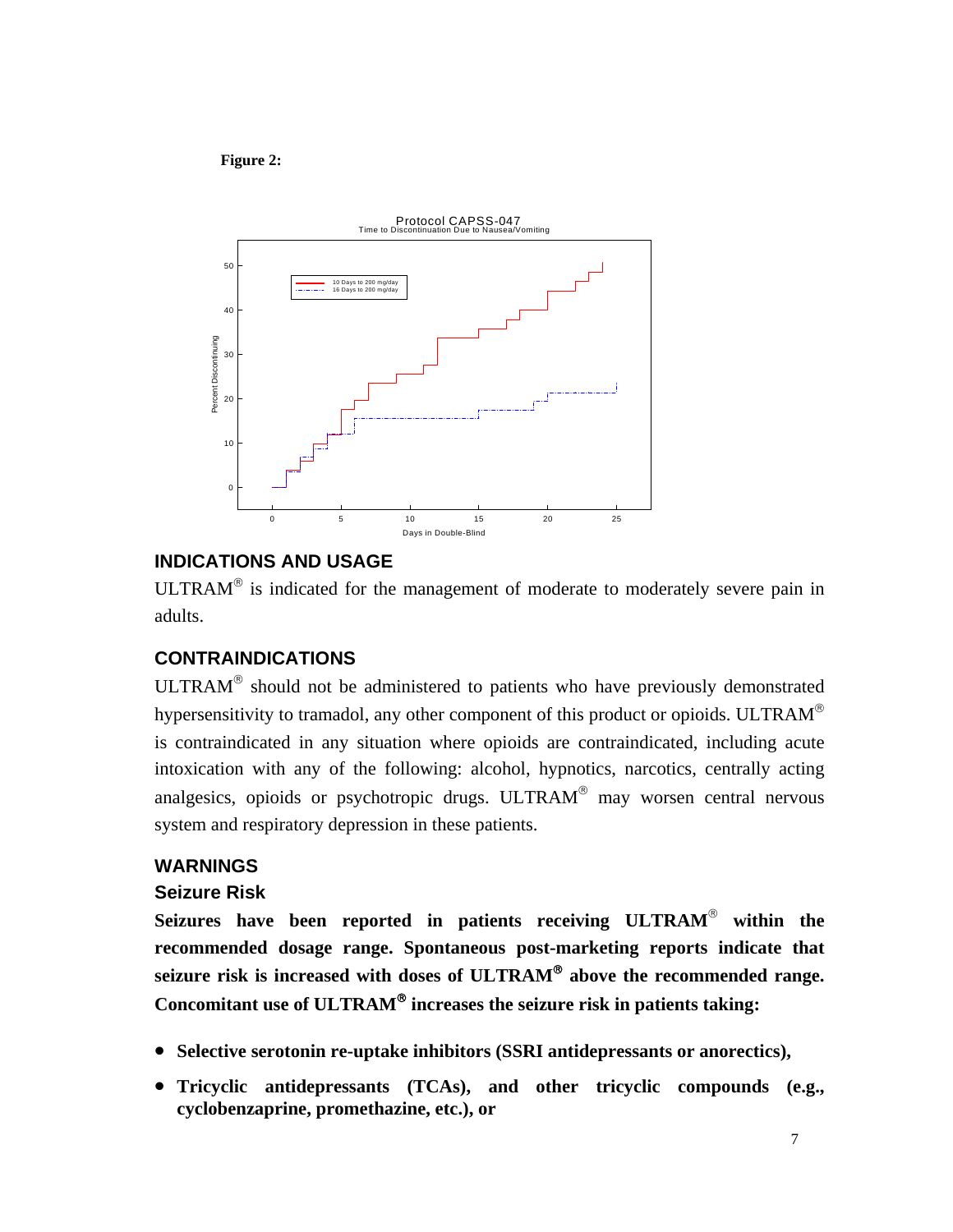• **Other opioids.** 

Administration of ULTRAM® may enhance the seizure risk in patients taking:

- • **MAO inhibitors (see also WARNINGS, Use with MAO Inhibitors and Serotonin Re-Uptake Inhibitors),**
- • **Neuroleptics, or**
- • **Other drugs that reduce the seizure threshold.**

**Risk of convulsions may also increase in patients with epilepsy, those with a history of seizures, or in patients with a recognized risk for seizure (such as head trauma,**  metabolic disorders, alcohol and drug withdrawal, CNS infections). In ULTRAM<sup>®</sup> **overdose, naloxone administration may increase the risk of seizure.** 

#### **Suicide Risk**

- • **Do not prescribe ULTRAM**® **for patients who are suicidal or addiction-prone.**
- • **Prescribe ULTRAM**® **Tablets with caution for patients who are taking tranquilizers or antidepressant drug and patients who use alcohol in excess and who suffer from emotional disturbance or depression.**

The judicious prescribing of tramadol is essential to the safe use of this drug. With patients who are depressed or suicidal, consideration should be given to the use of nonnarcotic analgesics.

Tramadol-related deaths have occurred in patients with previous histories of emotional disturbances or suicidal ideation or attempts as well as histories of misuse of tranquilizers, alcohol, and other CNS-active drugs (see WARNINGS, Risk of Overdosage).

#### **Serotonin Syndrome Risk**

**The development of a potentially life-threatening serotonin syndrome may occur with the use of tramadol products, including ULTRAM**®**, particularly with concomitant use of serotonergic drugs such as SSRIs, SNRIs, TCAs, MAOIs, and triptans, with drugs which impair metabolism of serotonin (including MAOIs), and with drugs which impair metabolism of tramadol (CYP2D6 and CYP3A4**  inhibitors). This may occur within the recommended dose (see CLINICAL **PHARMACOLOGY, Pharmacokinetics).**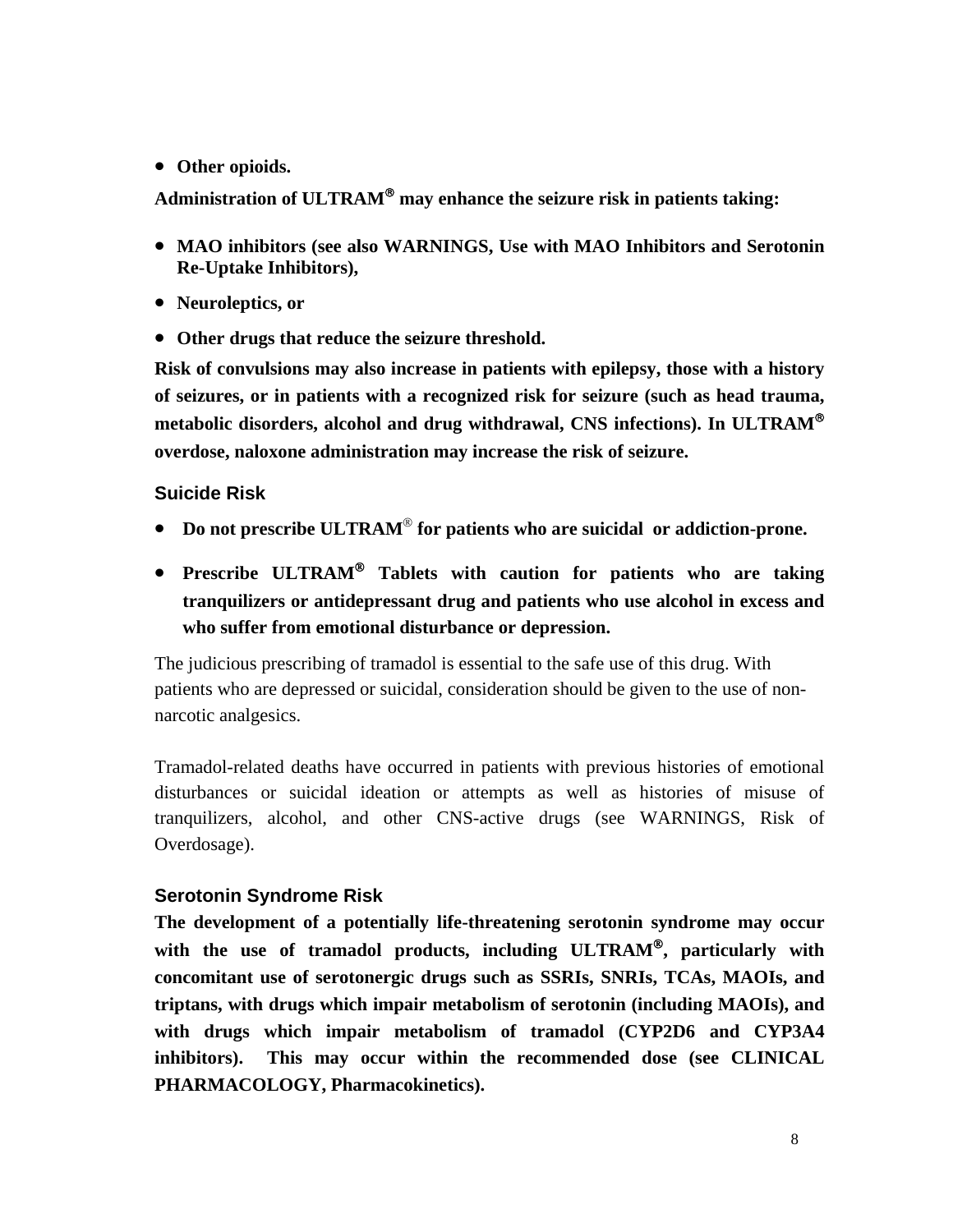**Serotonin syndrome may include mental-status changes (e.g., agitation, hallucinations, coma), autonomic instability (e.g., tachycardia, labile blood pressure, hyperthermia), neuromuscular aberrations (e.g., hyperreflexia, incoordination) and/or gastrointestinal symptoms (e.g., nausea, vomiting, diarrhea).** 

### **Anaphylactoid Reactions**

Serious and rarely fatal anaphylactoid reactions have been reported in patients receiving therapy with ULTRAM<sup>®</sup>. When these events do occur it is often following the first dose. Other reported allergic reactions include pruritus, hives, bronchospasm, angioedema, toxic epidermal necrolysis and Stevens-Johnson syndrome. Patients with a history of anaphylactoid reactions to codeine and other opioids may be at increased risk and therefore should not receive ULTRAM® (see **CONTRAINDICATIONS**).

### **Respiratory Depression**

Administer ULTRAM<sup>®</sup> cautiously in patients at risk for respiratory depression. In these patients alternative non-opioid analgesics should be considered. When large doses of ULTRAM® are administered with anesthetic medications or alcohol, respiratory depression may result. Respiratory depression should be treated as an overdose. If naloxone is to be administered, use cautiously because it may precipitate seizures (see **WARNINGS, Seizure Risk** and **OVERDOSAGE**).

### **Interaction With Central Nervous System (CNS) Depressants**

ULTRAM® should be used with caution and in reduced dosages when administered to patients receiving CNS depressants such as alcohol, opioids, anesthetic agents, narcotics, phenothiazines, tranquilizers or sedative hypnotics. ULTRAM® increases the risk of CNS and respiratory depression in these patients.

#### **Interactions with Alcohol and Drugs of Abuse**

Tramadol may be expected to have additive effects when used in conjunction with alcohol, other opioids, or illicit drugs that cause central nervous system depression.

#### **Increased Intracranial Pressure or Head Trauma**

ULTRAM® should be used with caution in patients with increased intracranial pressure or head injury. The respiratory depressant effects of opioids include carbon dioxide retention and secondary elevation of cerebrospinal fluid pressure, and may be markedly exaggerated in these patients. Additionally, pupillary changes (miosis) from tramadol may obscure the existence, extent, or course of intracranial pathology. Clinicians should also maintain a high index of suspicion for adverse drug reaction when evaluating altered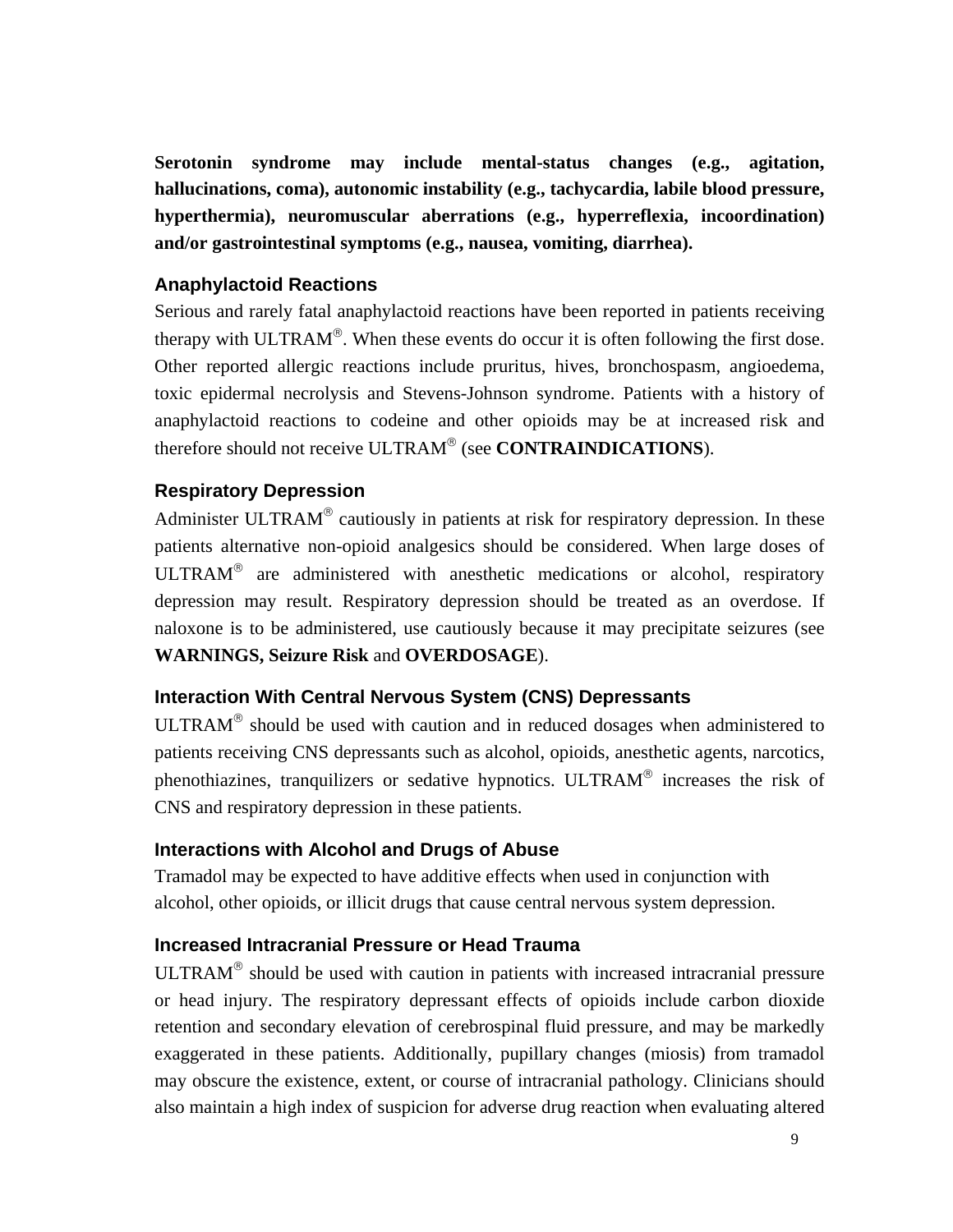mental status in these patients if they are receiving ULTRAM® (see **WARNINGS, Respiratory Depression**).

### **Use in Ambulatory Patients**

 $ULTRAN<sup>®</sup>$  may impair the mental and or physical abilities required for the performance of potentially hazardous tasks such as driving a car or operating machinery. The patient using this drug should be cautioned accordingly.

## **Use With MAO Inhibitors and Serotonin Re-uptake Inhibitors**

Use ULTRAM<sup>®</sup> with great caution in patients taking monoamine oxidase inhibitors. Animal studies have shown increased deaths with combined administration. Concomitant use of ULTRAM® with MAO inhibitors or SSRI's increases the risk of adverse events, including seizure and serotonin syndrome.

### **Misuse, Abuse and Diversion**

Tramadol has mu-opioid agonist activity. ULTRAM® can be sought by drug abusers and people with addiction disorders and may be subject to criminal diversion.

The possibility of illegal or illicit use should be considered when prescribing or dispensing ULTRAM® in situations where the physician or pharmacist is concerned about an increased risk of misuse, abuse, or diversion. Misuse or abuse poses a significant risk to the abuser that could result in overdose and death (see DRUG ABUSE AND DEPENDENCE and OVERDOSAGE).

Concerns about abuse, addiction, and diversion should not prevent the proper management of pain. The development of addiction to opioid analgesics in properly managed patients with pain has been reported to be rare. However, data are not available to establish the true incidence of addiction in chronic pain patients.

### **Risk of Overdosage**

Patients taking tramadol should be warned not to exceed the dose recommended by their physician. Tramadol products in excessive doses, either alone or in combination with other CNS depressants, including alcohol, are a cause of drug-related deaths. Patients should be cautioned about the concomitant use of tramadol products and alcohol because of potentially serious CNS additive effects of these agents. Because of its added depressant effects, tramadol should be prescribed with caution for those patients whose medical condition requires the concomitant administration of sedatives, tranquilizers, muscle relaxants, antidepressants, or other CNS depressant drugs. Patients should be advised of the additive depressant effects of these combinations.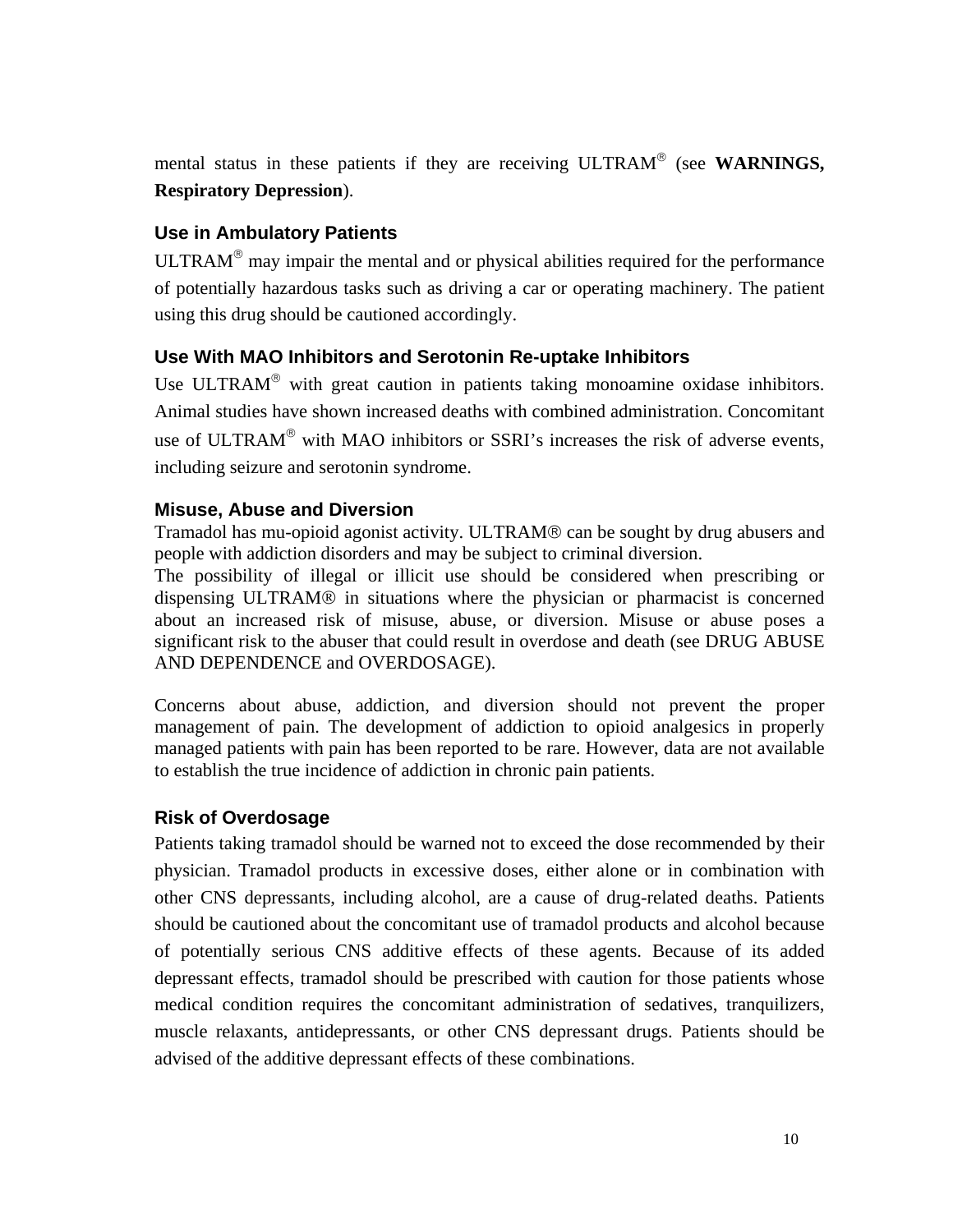Serious potential consequences of overdosage with ULTRAM<sup>®</sup> (tramadol hydrochloride) tablets are central nervous system depression, respiratory depression and death. Some deaths have occurred as a consequence of the accidental ingestion of excessive quantities of tramadol alone or in combination with other drugs. In treating an overdose, primary attention should be given to maintaining adequate ventilation along with general supportive treatment (see **OVERDOSAGE**).

### **Withdrawal**

Withdrawal symptoms may occur if ULTRAM<sup>®</sup> is discontinued abruptly (see also **DRUG ABUSE AND DEPENDENCE**). Reported symptoms have included anxiety, sweating, insomnia, rigors, pain, nausea, tremors, diarrhea, upper respiratory symptoms, piloerection, and rarely hallucinations. Other symptoms that have been reported less frequently with ULTRAM® discontinuation include panic attacks, severe anxiety, and paresthesias. Clinical experience suggests that withdrawal symptoms may be avoided by tapering ULTRAM® at the time of discontinuation.

### **PRECAUTIONS**

#### **Acute Abdominal Conditions**

The administration of ULTRAM<sup>®</sup> may complicate the clinical assessment of patients with acute abdominal conditions.

### **Use in Renal and Hepatic Disease**

Impaired renal function results in a decreased rate and extent of excretion of tramadol and its active metabolite, M1. In patients with creatinine clearances of less than 30 mL/min, dosing reduction is recommended (see **DOSAGE AND ADMINISTRATION**). Metabolism of tramadol and M1 is reduced in patients with advanced cirrhosis of the liver. In cirrhotic patients, dosing reduction is recommended (see **DOSAGE AND ADMINISTRATION**).

With the prolonged half-life in these conditions, achievement of steady-state is delayed, so that it may take several days for elevated plasma concentrations to develop.

#### **Information for Patients**

- Patients should be informed that ULTRAM<sup>®</sup> may cause seizures and/or serotonin syndrome with concomitant use of serotonergic agents (including SSRIs, SNRIs, and triptans) or drugs that significantly reduce the metabolic clearance of tramadol.
- ULTRAM<sup>®</sup> may impair mental or physical abilities required for the performance of potentially hazardous tasks such as driving a car or operating machinery.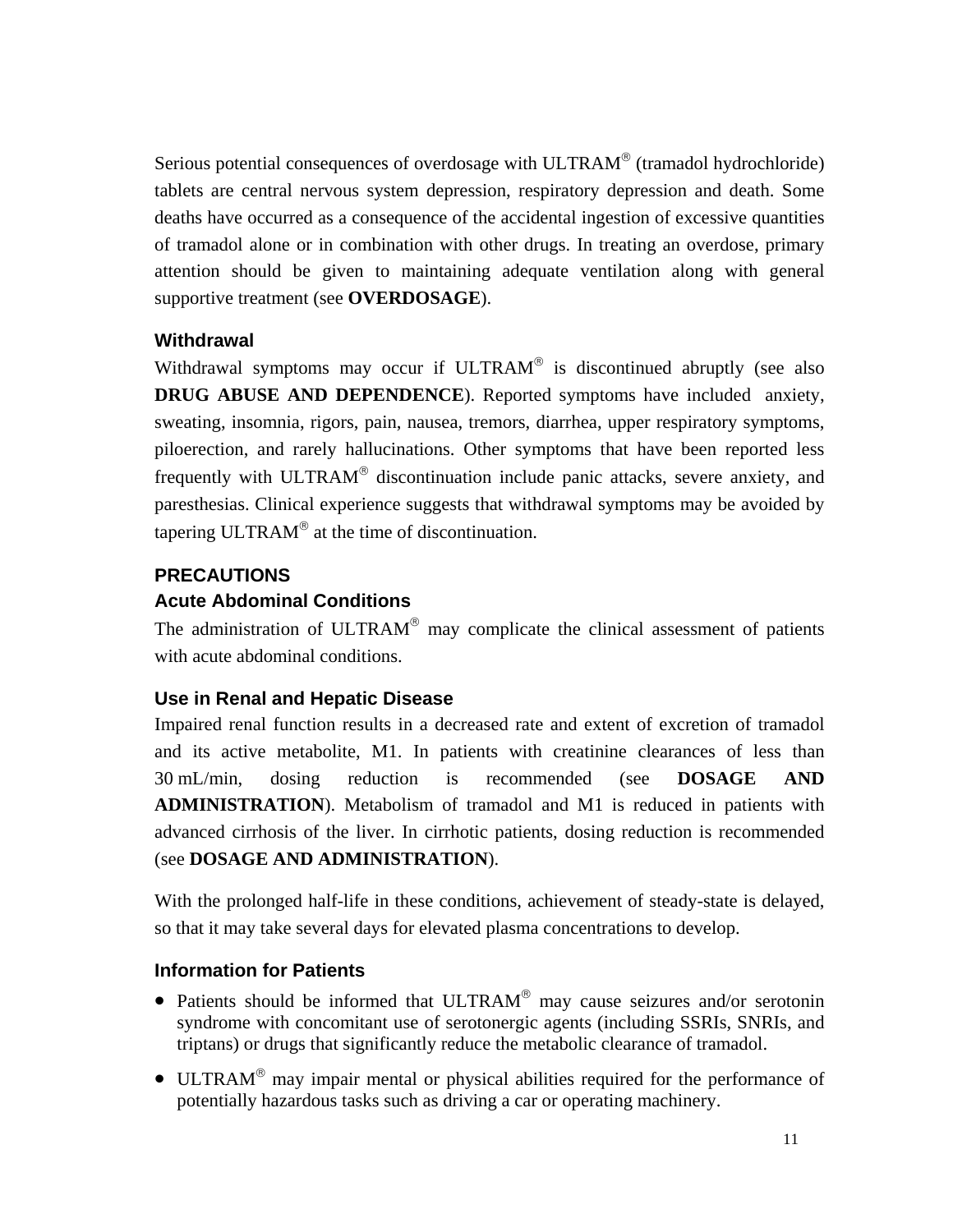- ULTRAM<sup>®</sup> should not be taken with alcohol containing beverages.
- ULTRAM<sup>®</sup> should be used with caution when taking medications such as tranquilizers, hypnotics or other opiate containing analgesics.
- The patient should be instructed to inform the physician if they are pregnant, think they might become pregnant, or are trying to become pregnant (see **PRECAUTIONS, Labor and Delivery**).
- The patient should understand the single-dose and 24-hour dose limit and the time interval between doses, since exceeding these recommendations can result in respiratory depression, seizures and death.

#### **Drug Interactions**

#### CYP2D6 and CYP3A4 Inhibitors

Concomitant administration of CYP2D6 and/or CYP3A4 inhibitors (see **CLINICAL PHARMACOLOGY, Pharmacokinetics**), such as quinidine, fluoxetine, paroxetine and amitriptyline (CYP2D6 inhibitors), and ketoconazole and erythromycin (CYP3A4 inhibitors), may reduce metabolic clearance of tramadol increasing the risk for serious adverse events including seizures and serotonin syndrome.

#### Serotonergic Drugs

There have been postmarketing reports of serotonin syndrome with use of tramadol and SSRIs/SNRIs or MAOIs and  $\alpha$ 2-adrenergic blockers. Caution is advised when ULTRAM<sup>®</sup> is coadministered with other drugs that may affect the serotonergic neurotransmitter systems, such as SSRIs, MAOIs, triptans, linezolid (an antibiotic which is a reversible non-selective MAOI), lithium, or St. John's Wort. If concomitant treatment of ULTRAM® with a drug affecting the serotonergic neurotransmitter system is clinically warranted, careful observation of the patient is advised, particularly during treatment initiation and dose increases (see **WARNINGS, Serotonin Syndrome**).

#### **Triptans**

Based on the mechanism of action of tramadol and the potential for serotonin syndrome, caution is advised when ULTRAM® is coadministered with a triptan. If concomitant treatment of ULTRAM® with a triptan is clinically warranted, careful observation of the patient is advised, particularly during treatment initiation and dose increases (see **WARNINGS, Serotonin Syndrome**).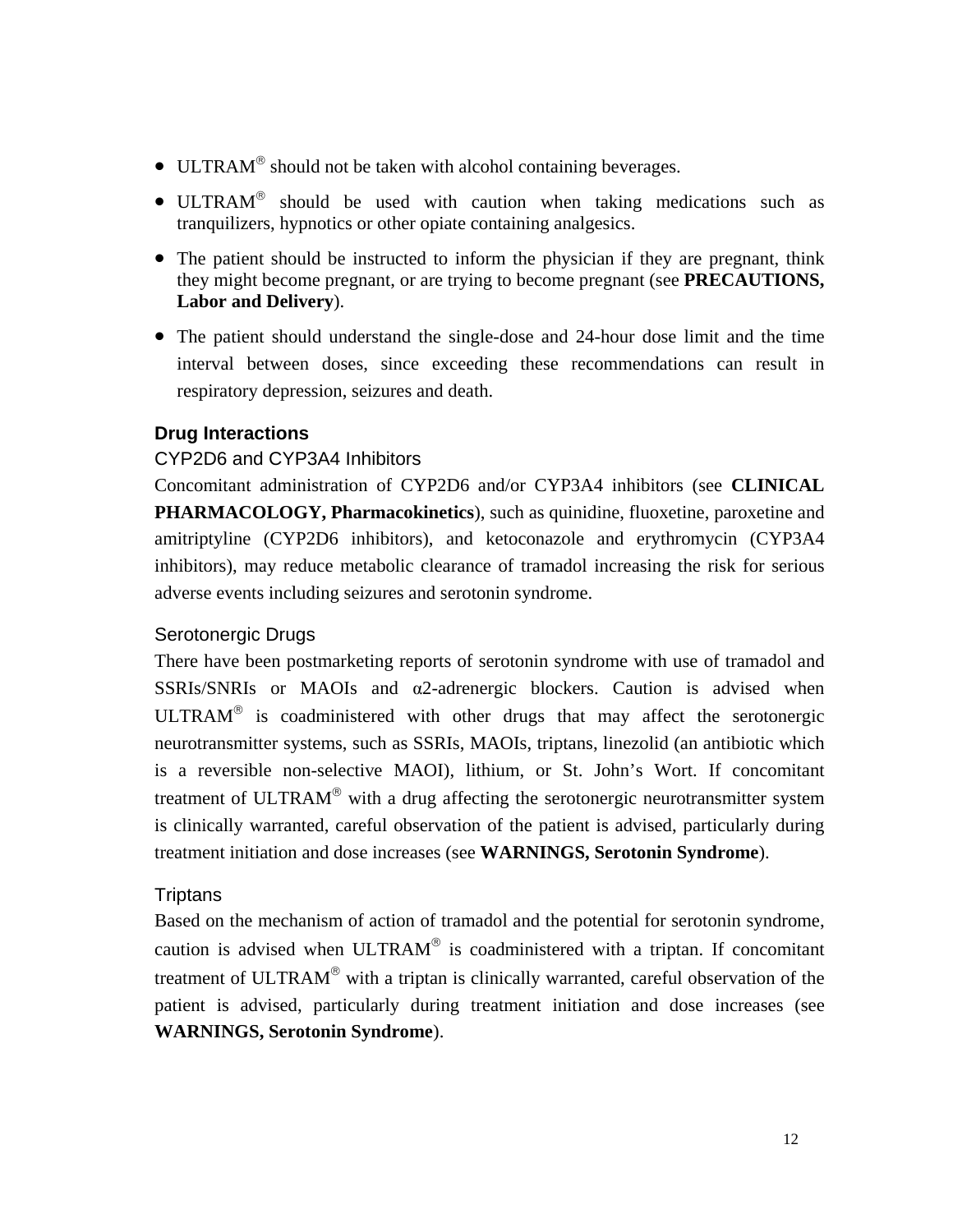### Use With Carbamazepine

Patients taking **carbamazepine** may have a significantly reduced analgesic effect of ULTRAM®. Because carbamazepine increases tramadol metabolism and because of the seizure risk associated with tramadol, concomitant administration of ULTRAM® and carbamazepine is not recommended.

### Use With Quinidine

Tramadol is metabolized to M1 by CYP2D6. **Quinidine** is a selective inhibitor of that isoenzyme, so that concomitant administration of quinidine and ULTRAM® results in increased concentrations of tramadol and reduced concentrations of M1. The clinical consequences of these findings are unknown. *In vitro* drug interaction studies in human liver microsomes indicate that tramadol has no effect on quinidine metabolism.

## Potential for Other Drugs to Affect Tramadol

*In vitro* drug interaction studies in human liver microsomes indicate that concomitant administration with inhibitors of CYP2D6 such as fluoxetine, paroxetine, and amitriptyline could result in some inhibition of the metabolism of tramadol. Administration of CYP3A4 inhibitors, such as ketoconazole and erythromycin, or inducers, such as rifampin and St. John's Wort, with Ultram® may affect the metabolism of tramadol leading to alteted tramadol exposure.

## Potential for Tramadol to Affect Other Drugs

*In vitro* studies indicate that tramadol is unlikely to inhibit the CYP3A4-mediated metabolism of other drugs when tramadol is administered concomitantly at therapeutic doses. Tramadol does not appear to induce its own metabolism in humans, since observed maximal plasma concentrations after multiple oral doses are higher than expected based on single-dose data. Tramadol is a mild inducer of selected drug metabolism pathways measured in animals.

### Use With Cimetidine

Concomitant administration of ULTRAM® with **cimetidine** does not result in clinically significant changes in tramadol pharmacokinetics. Therefore, no alteration of the ULTRAM® dosage regimen is recommended.

### Use With Digoxin and Warfarin

Post-marketing surveillance has revealed rare reports of digoxin toxicity and alteration of warfarin effect, including elevation of prothrombin times.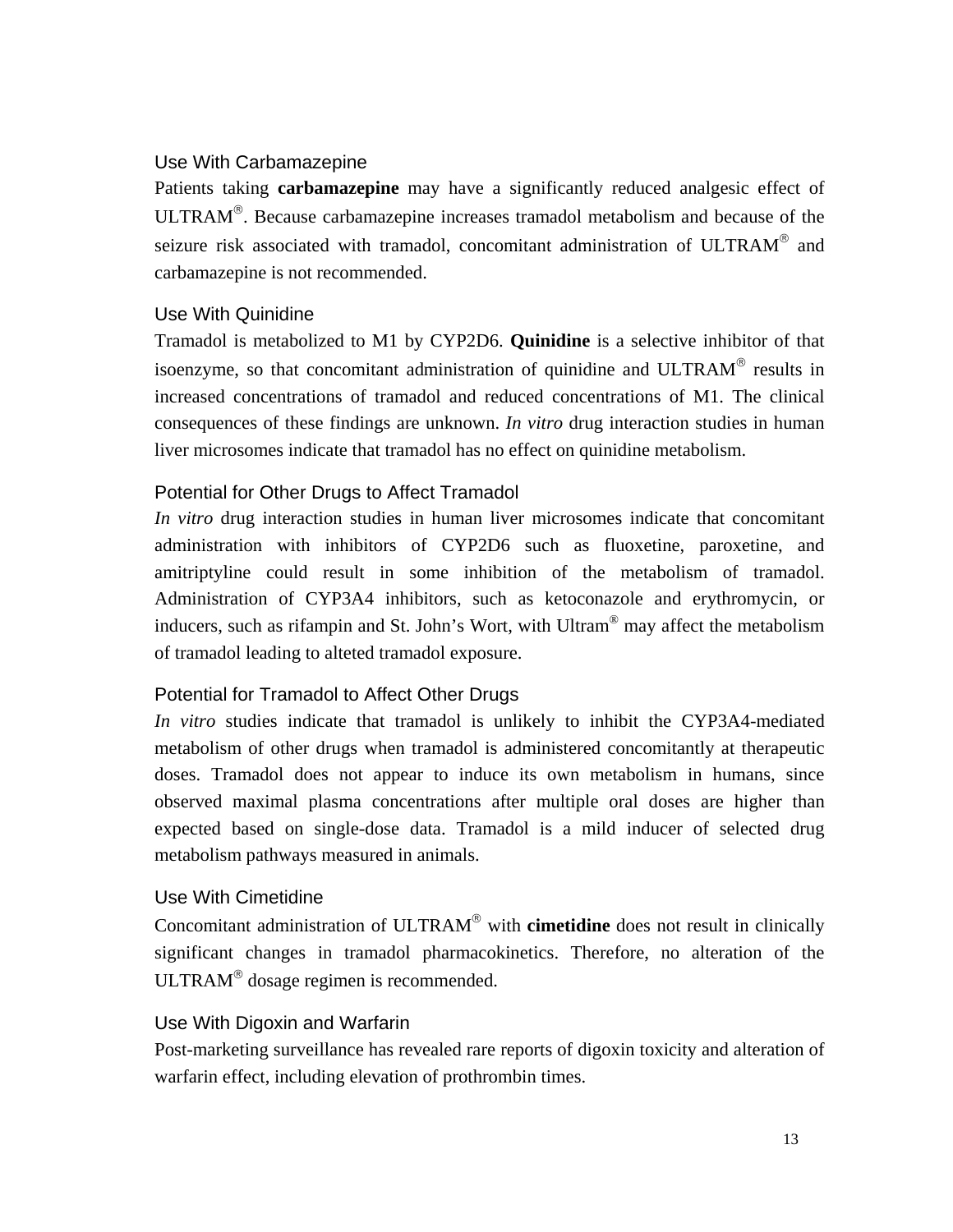#### **Carcinogenesis, Mutagenesis, Impairment of Fertility**

A slight, but statistically significant, increase in two common murine tumors, pulmonary and hepatic, was observed in a mouse carcinogenicity study, particularly in aged mice. Mice were dosed orally up to 30 mg/kg (90 mg/m<sup>2</sup> or 0.36 times the maximum daily human dosage of 246 mg/m<sup>2</sup>) for approximately two years, although the study was not done with the Maximum Tolerated Dose. This finding is not believed to suggest risk in humans. No such finding occurred in a rat carcinogenicity study (dosing orally up to 30 mg/kg, 180 mg/m<sup>2</sup>, or 0.73 times the maximum daily human dosage).

Tramadol was not mutagenic in the following assays: Ames *Salmonella* microsomal activation test, CHO/HPRT mammalian cell assay, mouse lymphoma assay (in the absence of metabolic activation), dominant lethal mutation tests in mice, chromosome aberration test in Chinese hamsters, and bone marrow micronucleus tests in mice and Chinese hamsters. Weakly mutagenic results occurred in the presence of metabolic activation in the mouse lymphoma assay and micronucleus test in rats. Overall, the weight of evidence from these tests indicates that tramadol does not pose a genotoxic risk to humans.

No effects on fertility were observed for tramadol at oral dose levels up to 50 mg/kg (300  $mg/m<sup>2</sup>$ ) in male rats and 75 mg/kg (450 mg/m<sup>2</sup>) in female rats. These dosages are 1.2 and 1.8 times the maximum daily human dosage of 246 mg/m<sup>2</sup>, respectively.

#### **Pregnancy,** Teratogenic Effects: Pregnancy Category C

Tramadol has been shown to be embryotoxic and fetotoxic in mice, (120 mg/kg or 360 mg/m<sup>2</sup>), rats ( $\geq$ 25 mg/kg or 150 mg/m<sup>2</sup>) and rabbits ( $\geq$ 75 mg/kg or 900 mg/m<sup>2</sup>) at maternally toxic dosages, but was not teratogenic at these dose levels. These dosages on a mg/m<sup>2</sup> basis are 1.4, ≥0.6, and ≥3.6 times the maximum daily human dosage (246  $mg/m<sup>2</sup>$ ) for mouse, rat and rabbit, respectively.

No drug-related teratogenic effects were observed in progeny of mice (up to 140 mg/kg or 420 mg/m<sup>2</sup>), rats (up to 80 mg/kg or 480 mg/m<sup>2</sup>) or rabbits (up to 300 mg/kg or 3600  $mg/m<sup>2</sup>$ ) treated with tramadol by various routes. Embryo and fetal toxicity consisted primarily of decreased fetal weights, skeletal ossification and increased supernumerary ribs at maternally toxic dose levels. Transient delays in developmental or behavioral parameters were also seen in pups from rat dams allowed to deliver. Embryo and fetal lethality were reported only in one rabbit study at 300 mg/kg (3600 mg/m<sup>2</sup>), a dose that would cause extreme maternal toxicity in the rabbit. The dosages listed for mouse, rat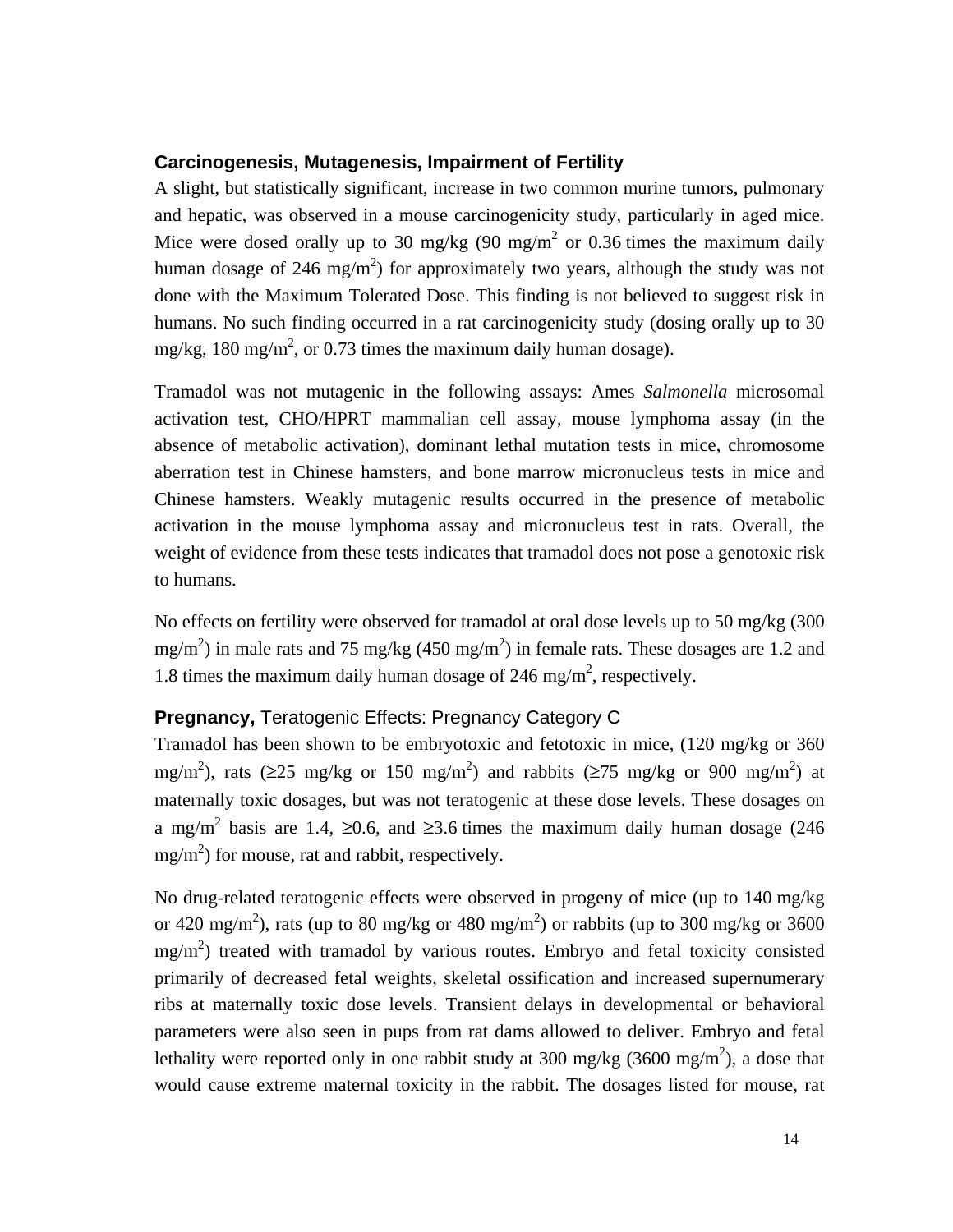and rabbit are 1.7, 1.9 and 14.6 times the maximum daily human dosage  $(246 \text{ mg/m}^2)$ , respectively.

### Non-teratogenic Effects

Tramadol was evaluated in peri- and post-natal studies in rats. Progeny of dams receiving oral (gavage) dose levels of 50 mg/kg  $(300 \text{ mg/m}^2 \text{ or } 1.2 \text{ times the maximum daily})$ human tramadol dosage) or greater had decreased weights, and pup survival was decreased early in lactation at 80 mg/kg  $(480 \text{ mg/m}^2 \text{ or } 1.9 \text{ and higher the maximum})$ daily human dose).

There are no adequate and well-controlled studies in pregnant women. ULTRAM<sup>®</sup> should be used during pregnancy only if the potential benefit justifies the potential risk to the fetus. Neonatal seizures, neonatal withdrawal syndrome, fetal death and still birth have been reported during post-marketing.

## **Labor and Delivery**

ULTRAM<sup>®</sup> should not be used in pregnant women prior to or during labor unless the potential benefits outweigh the risks. Safe use in pregnancy has not been established. Chronic use during pregnancy may lead to physical dependence and post-partum withdrawal symptoms in the newborn (see **DRUG ABUSE AND DEPENDENCE**). Tramadol has been shown to cross the placenta. The mean ratio of serum tramadol in the umbilical veins compared to maternal veins was 0.83 for 40 women given tramadol during labor.

The effect of ULTRAM®, if any, on the later growth, development, and functional maturation of the child is unknown.

## **Nursing Mothers**

ULTRAM® is not recommended for obstetrical preoperative medication or for postdelivery analgesia in nursing mothers because its safety in infants and newborns has not been studied. Following a single IV 100 mg dose of tramadol, the cumulative excretion in breast milk within 16 hours postdose was 100 μg of tramadol (0.1% of the maternal dose) and 27 μg of M1.

## **Pediatric Use**

The safety and efficacy of ULTRAM<sup>®</sup> in patients under 16 years of age have not been established. The use of ULTRAM<sup>®</sup> in the pediatric population is not recommended.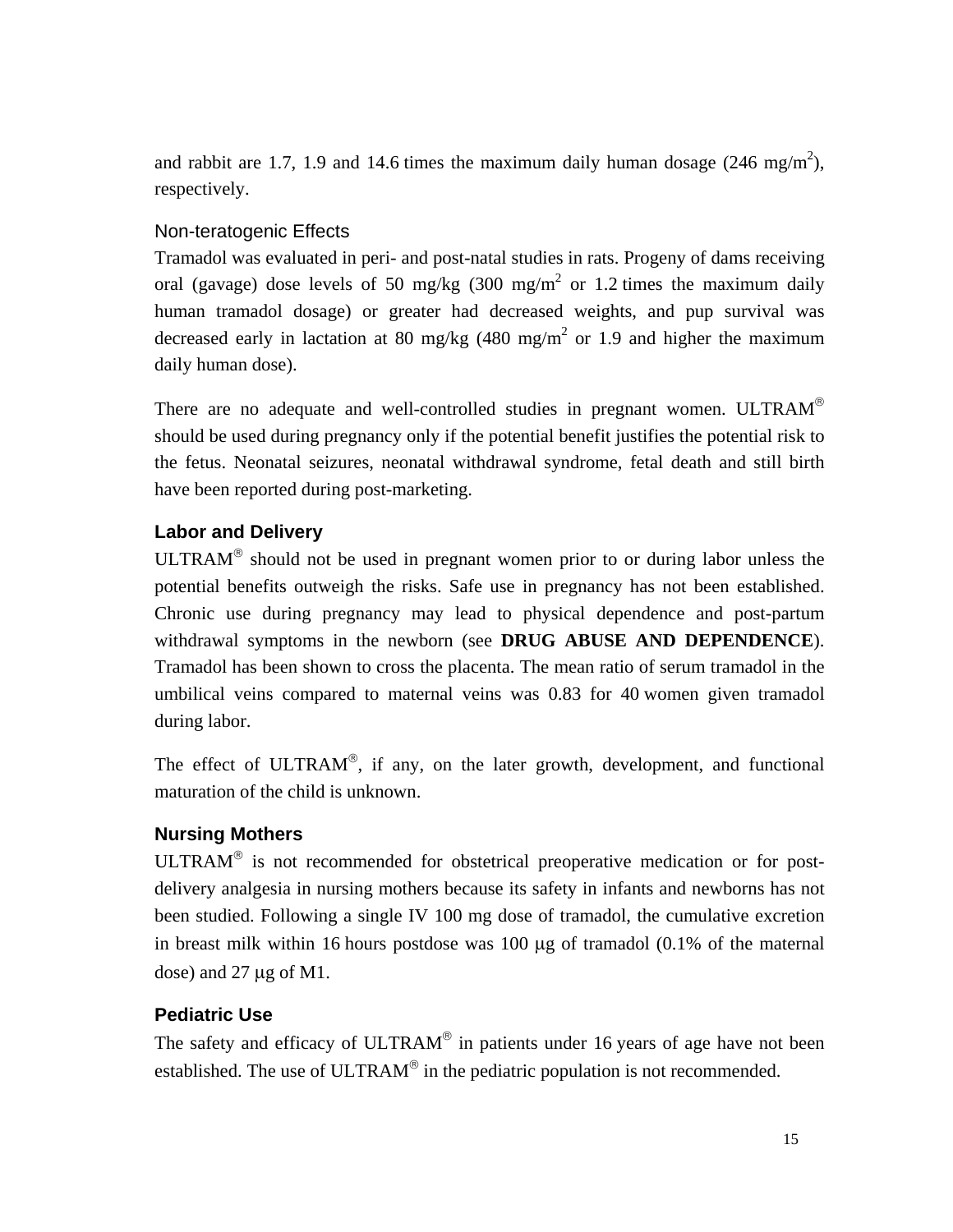### **Geriatric Use**

In general, dose selection for an elderly patient should be cautious, usually starting at the low end of the dosing range, reflecting the greater frequency of decreased hepatic, renal or cardiac function and of concomitant disease or other drug therapy. In patients over 75 years of age, daily doses in excess of 300 mg are not recommended (see **CLINICAL PHARMACOLOGY** and **DOSAGE AND ADMINISTRATION**).

A total of 455 elderly (65 years of age or older) subjects were exposed to ULTRAM® in controlled clinical trials. Of those, 145 subjects were 75 years of age and older.

In studies including geriatric patients, treatment-limiting adverse events were higher in subjects over 75 years of age compared to those under 65 years of age. Specifically, 30% of those over 75 years of age had gastrointestinal treatment-limiting adverse events compared to 17% of those under 65 years of age. Constipation resulted in discontinuation of treatment in 10% of those over 75.

#### **ADVERSE REACTIONS**

 $ULTRAN^{\circ}$  was administered to 550 patients during the double-blind or open-label extension periods in U.S. studies of chronic nonmalignant pain. Of these patients, 375 were 65 years old or older. Table 2 reports the cumulative incidence rate of adverse reactions by 7, 30 and 90 days for the most frequent reactions (5% or more by 7 days). The most frequently reported events were in the central nervous system and gastrointestinal system. Although the reactions listed in the table are felt to be probably related to ULTRAM® administration, the reported rates also include some events that may have been due to underlying disease or concomitant medication. The overall incidence rates of adverse experiences in these trials were similar for ULTRAM® and the active control groups,  $TYLENOL^{\circledast}$  with Codeine #3 (acetaminophen 300 mg with codeine phosphate 30 mg), and aspirin 325 mg with codeine phosphate 30 mg, however, the rates of withdrawals due to adverse events appeared to be higher in the ULTRAM<sup>®</sup> groups.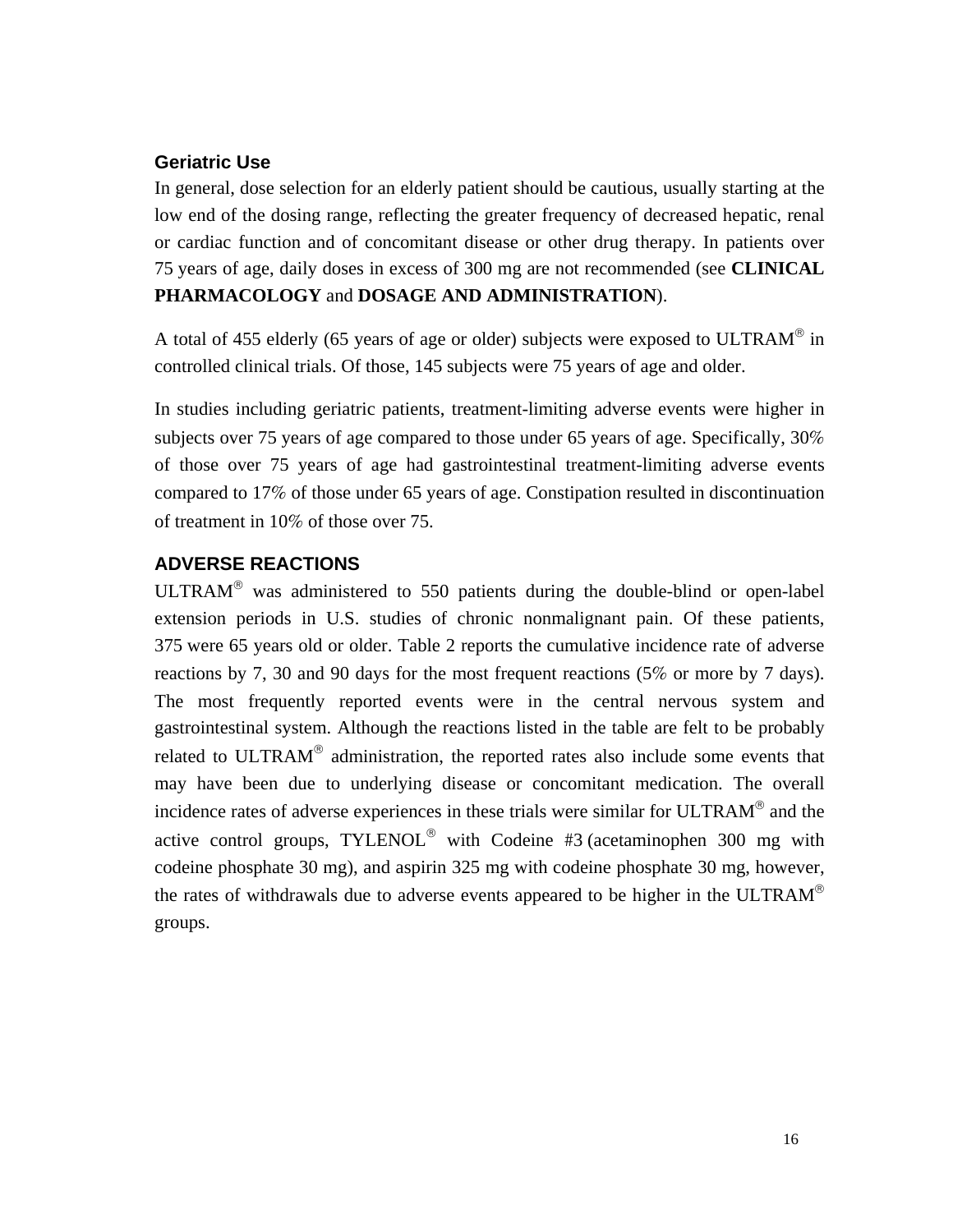| $1$ \\ommanghant 1 am $(1$ \ $-$ +277 |              |                                                                                                    |               |  |
|---------------------------------------|--------------|----------------------------------------------------------------------------------------------------|---------------|--|
|                                       | Up to 7 Days | Up to 30 Days                                                                                      | Up to 90 Days |  |
| Dizziness/Vertigo                     | 26%          | 31%                                                                                                | 33%           |  |
| Nausea                                | 24%          | 34%                                                                                                | 40%           |  |
| Constipation                          | 24%          | 38%                                                                                                | 46%           |  |
| Headache                              | 18%          | 26%                                                                                                | 32%           |  |
| Somnolence                            | 16%          | 23%                                                                                                | 25%           |  |
| Vomiting                              | 9%           | 13%                                                                                                | 17%           |  |
| Pruritus                              | 8%           | 10%                                                                                                | 11%           |  |
| CNS Stimulation <sup>1</sup>          | 7%           | 11%                                                                                                | 14%           |  |
| Asthenia                              | 6%           | 11%                                                                                                | 12%           |  |
| Sweating                              | 6%           | 7%                                                                                                 | 9%            |  |
| Dyspepsia                             | 5%           | 9%                                                                                                 | 13%           |  |
| Dry Mouth                             | 5%           | 9%                                                                                                 | 10%           |  |
| Diarrhea                              | 5%           | 6%                                                                                                 | 10%           |  |
|                                       |              | "CNS Stimulation" is a composite of nervousness, anxiety, agitation, tremor, spasticity, euphoria, |               |  |

**Table 2: Cumulative Incidence of Adverse Reactions for ULTRAM**® **in Chronic Trials of Nonmalignant Pain (N=427)** 

emotional lability and hallucinations

*Incidence 1*% *to less than 5*% *possibly causally related*: the following lists adverse reactions that occurred with an incidence of 1% to less than 5% in clinical trials, and for which the possibility of a causal relationship with ULTRAM® exists.

#### **Body as a Whole:** Malaise.

**Cardiovascular:** Vasodilation.

**Central Nervous System:** Anxiety, Confusion, Coordination disturbance, Euphoria, Miosis, Nervousness, Sleep disorder.

**Gastrointestinal:** Abdominal pain, Anorexia, Flatulence.

**Musculoskeletal:** Hypertonia.

**Skin:** Rash.

**Special Senses:** Visual disturbance.

**Urogenital:** Menopausal symptoms, Urinary frequency, Urinary retention.

*Incidence less than 1*%*, possibly causally related:* the following lists adverse reactions that occurred with an incidence of less than 1% in clinical trials and/or reported in postmarketing experience.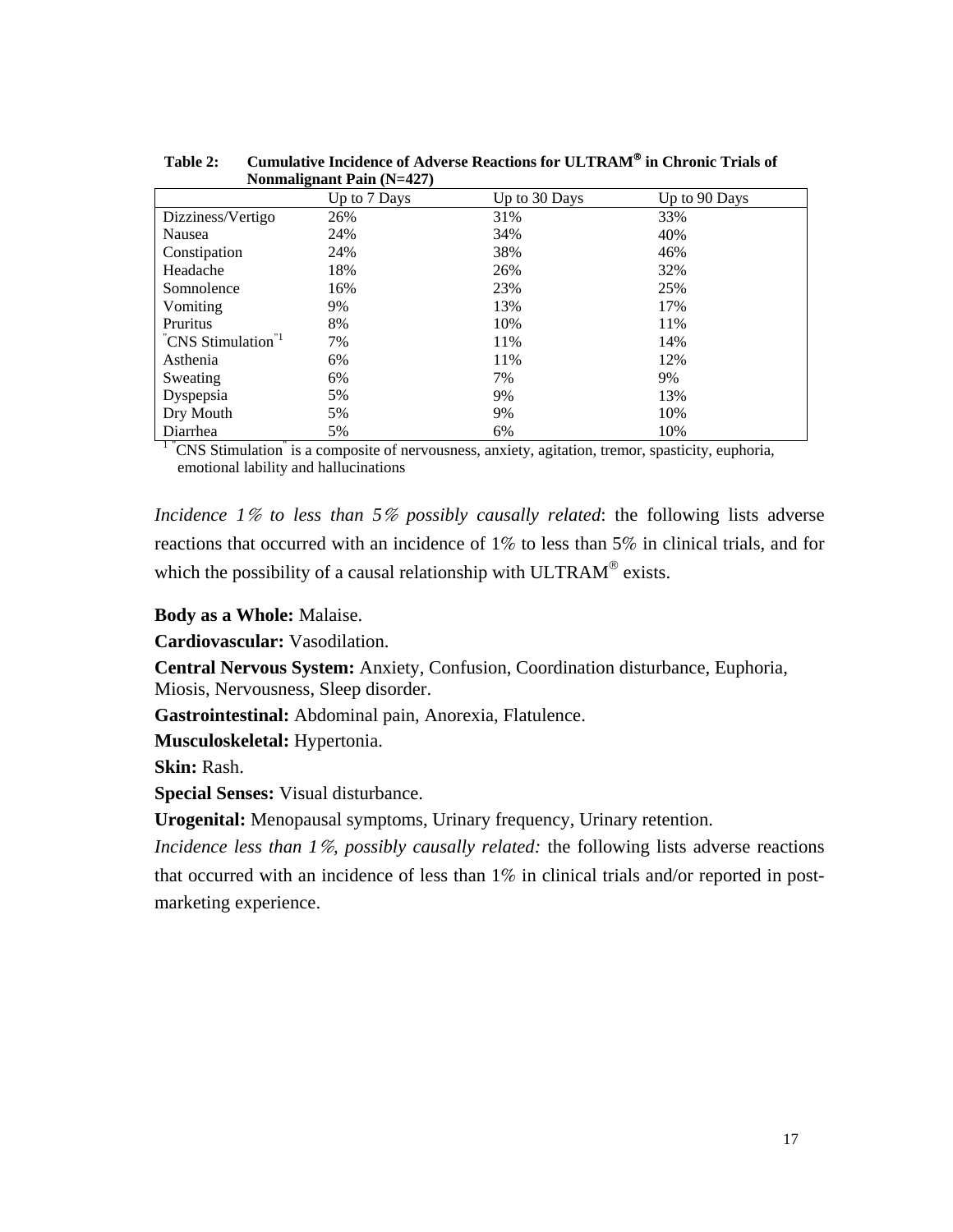**Body as a Whole:** Accidental injury, Allergic reaction, Anaphylaxis, Death, Suicidal tendency, Weight loss, Serotonin syndrome (mental status change, hyperreflexia, fever, shivering, tremor, agitation, diaphoresis, seizures and coma).

**Cardiovascular:** Orthostatic hypotension, Syncope, Tachycardia.

**Central Nervous System:** Abnormal gait, Amnesia, Cognitive dysfunction, Depression, Difficulty in concentration, Hallucinations, Paresthesia, Seizure (see **WARNINGS**). Tremor.

**Respiratory:** Dyspnea.

**Skin:** Stevens-Johnson syndrome/Toxic epidermal necrolysis, Urticaria, Vesicles.

**Special Senses:** Dysgeusia.

**Urogenital:** Dysuria, Menstrual disorder.

*Other adverse experiences, causal relationship unknown*: A variety of other adverse events were reported infrequently in patients taking ULTRAM® during clinical trials and/or reported in post-marketing experience. A causal relationship between ULTRAM<sup>®</sup> and these events has not been determined. However, the most significant events are listed below as alerting information to the physician.

**Cardiovascular:** Abnormal ECG, Hypertension, Hypotension, Myocardial ischemia, Palpitations, Pulmonary edema, Pulmonary embolism.

**Central Nervous System:** Migraine, Speech disorders.

**Gastrointestinal:** Gastrointestinal bleeding, Hepatitis, Stomatitis, Liver failure.

**Laboratory Abnormalities:** Creatinine increase, Elevated liver enzymes, Hemoglobin decrease, Proteinuria.

**Sensory:** Cataracts, Deafness, Tinnitus.

## **DRUG ABUSE AND DEPENDENCE Abuse**

**Tramadol has mu-opioid agonist activity. ULTRAM can be abused and may be subject to criminal diversion.**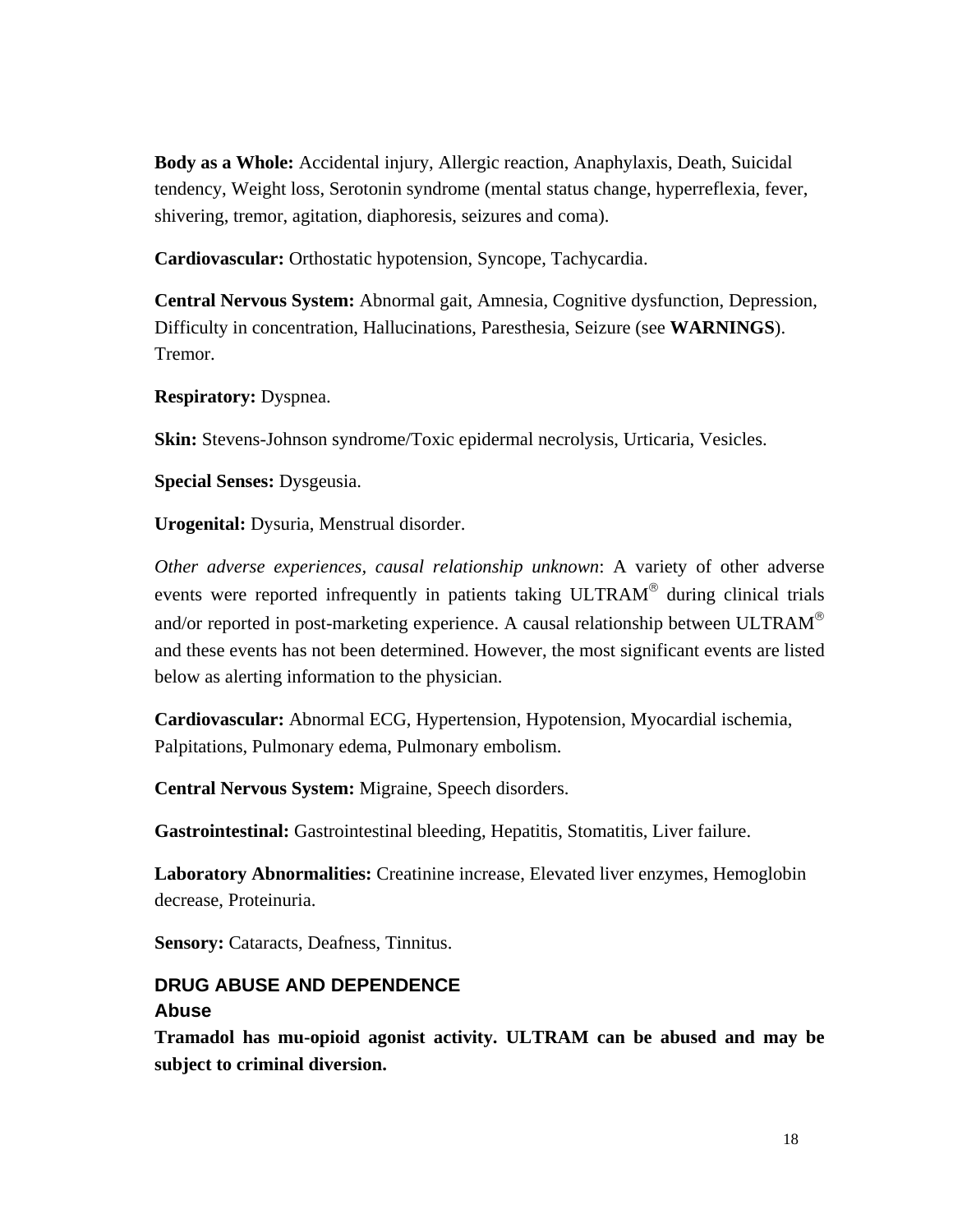Addiction is a primary, chronic, neurobiologic disease, with genetic, psychosocial, and environmental factors influencing its development and manifestations. Drug addiction is characterized by behaviors that include one or more of the following: impaired control over drug use, compulsive use, use for non-medical purposes, and continued use despite harm or risk of harm, and craving. Drug addiction is a treatable disease, utilizing a multidisciplinary approach, but relapse is common.

"Drug-seeking" behavior is very common in addicts and drug abusers. Drug-seeking tactics include emergency calls or visits near the end of office hours, refusal to undergo appropriate examination, testing or referral, repeated "loss" of prescriptions, tampering with prescriptions and reluctance to provide prior medical records or contact information for other treating physician(s). "Doctor shopping" to obtain additional prescriptions is common among drug abusers and people suffering from untreated addiction.

Abuse and addiction are separate and distinct from physical dependence and tolerance. Physicians should be aware that addiction may not be accompanied by concurrent tolerance and symptoms of physical dependence in all addicts. In addition, abuse of ULTRAM® can occur in the absence of true addiction and is characterized by misuse for non-medical purposes, often in combination with other psychoactive substances.

Concerns about abuse and addiction should not prevent the proper management of pain. However all patients treated with opioids require careful monitoring for signs of abuse and addiction, because use of opioid analgesic products carries the risk of addiction even under appropriate medical use.

Proper assessment of the patient and periodic re-evaluation of therapy are appropriate measures that help to limit the potential abuse of this product.

ULTRAM® is intended for oral use only.

### **Dependence**

Tolerance is the need for increasing doses of drugs to maintain a defined effect such as analgesia (in the absence of disease progression or other external factors). Physical dependence is manifested by withdrawal symptoms after abrupt discontinuation of a drug or upon administration of an antagonist (see also WARNINGS, Withdrawal).

The opioid abstinence or withdrawal syndrome is characterized by some or all of the following: restlessness, lacrimation, rhinorrhea, yawning, perspiration, chills, myalgia, and mydriasis. Other symptoms also may develop, including irritability, anxiety,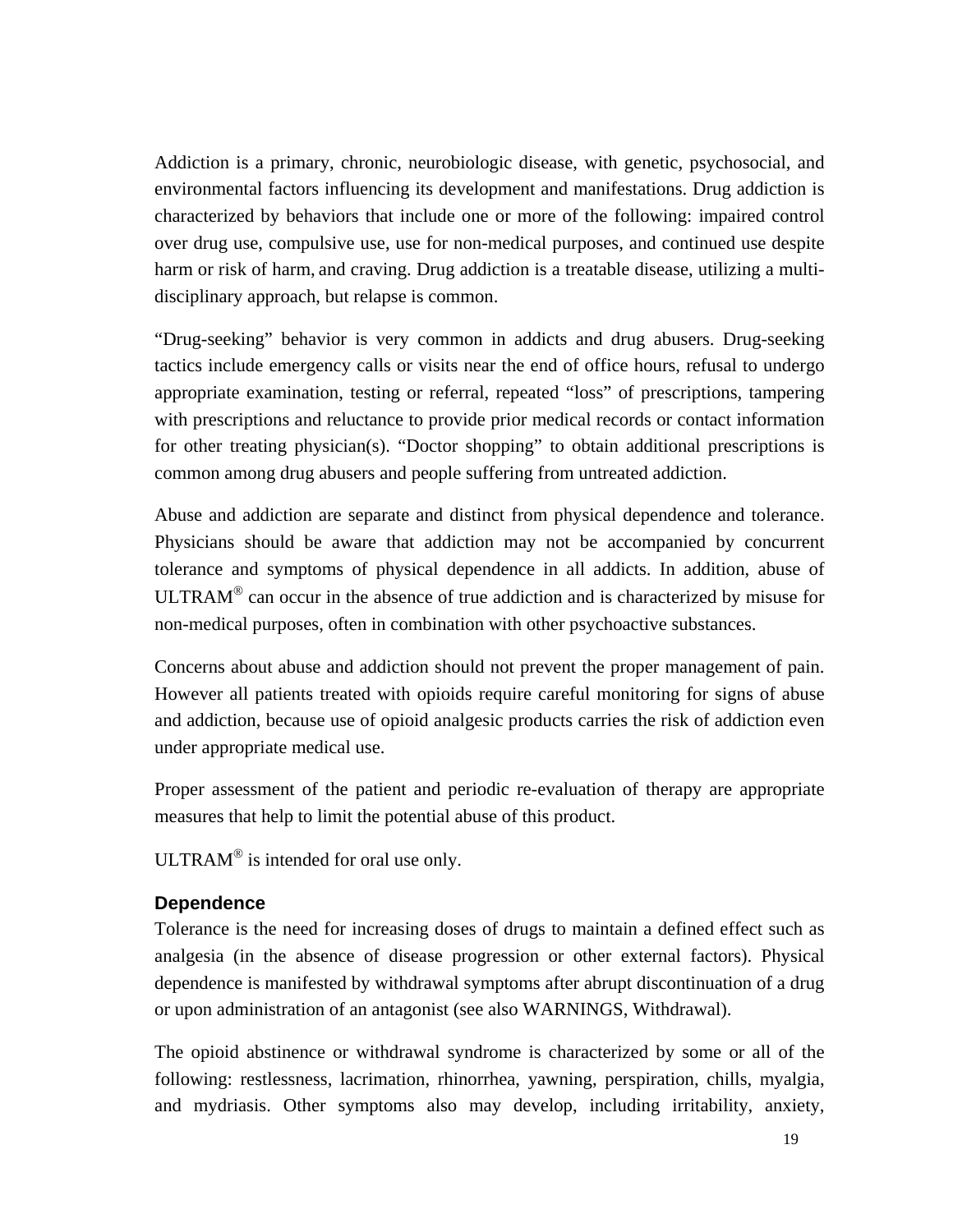backache, joint pain, weakness, abdominal cramps, insomnia, nausea, anorexia, vomiting, diarrhea, or increased blood pressure, respiratory rate, or heart rate.

Generally, tolerance and/or withdrawal are more likely to occur the longer a patient is on continuous therapy with ULTRAM.

### **OVERDOSAGE**

Acute overdosage with tramadol can be manifested by respiratory depression, somnolence progressing to stupor or coma, skeletal muscle flaccidity, cold and clammy skin, constricted pupils, seizures, bradycardia, hypotension, cardiac arrest, and death. Deaths due to overdose have been reported with abuse and misuse of tramadol (see WARNINGS, Misuse, Abuse, and Diversion). Review of case reports has indicated that the risk of fatal overdose is further increased when tramadol is abused concurrently with alcohol or other CNS depressants, including other opioids.

In the treatment of tramadol overdosage, primary attention should be given to the reestablishment of a patent airway and institution of assisted or controlled ventilation. Supportive measures (including oxygen and vasopressors) should be employed in the management of circulatory shock and pulmonary edema accompanying overdose as indicated. Cardiac arrest or arrhythmias may require cardiac massage or defibrillation.

**While naloxone will reverse some, but not all, symptoms caused by overdosage with tramadol, the risk of seizures is also increased with naloxone administration. In animals convulsions following the administration of toxic doses of ULTRAM**® **could be suppressed with barbiturates or benzodiazepines but were increased with naloxone. Naloxone administration did not change the lethality of an overdose in mice. Hemodialysis is not expected to be helpful in an overdose because it removes less than 7% of the administered dose in a 4-hour dialysis period.** 

# **DOSAGE AND ADMINISTRATION Adults (17 years of age and over)**

For patients with moderate to moderately severe chronic pain not requiring rapid onset of analgesic effect, the tolerability of ULTRAM<sup>®</sup> can be improved by initiating therapy with the following titration regimen: ULTRAM® should be started at 25 mg/day qAM and titrated in 25 mg increments as separate doses every 3 days to reach 100 mg/day (25 mg q.i.d.). Thereafter the total daily dose may be increased by 50 mg as tolerated every 3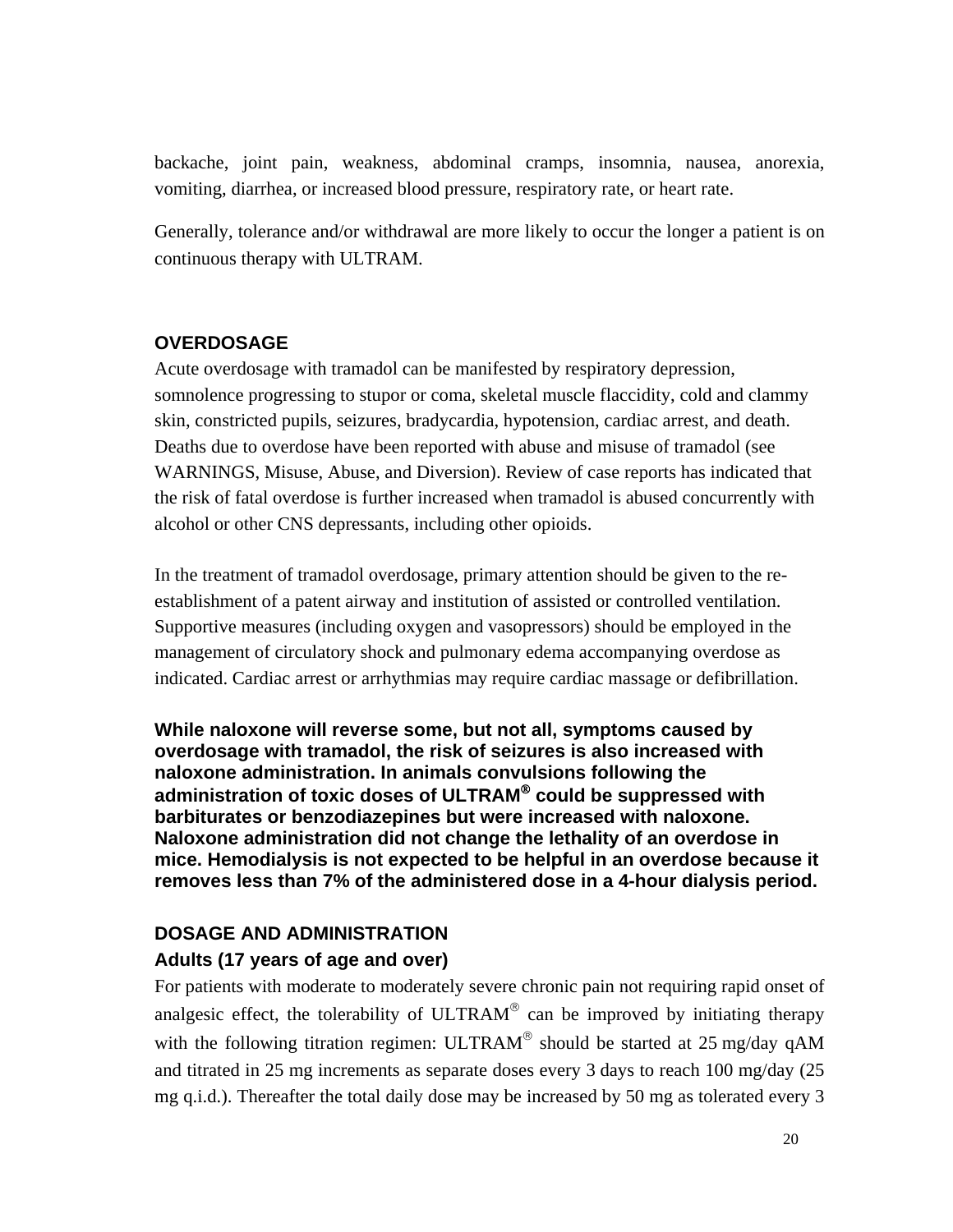days to reach 200 mg/day (50 mg q.i.d.). After titration, ULTRAM<sup>®</sup> 50 to 100 mg can be administered as needed for pain relief every 4 to 6 hours **not to exceed 400 mg/day.** 

For the subset of patients for whom rapid onset of analgesic effect is required and for whom the benefits outweigh the risk of discontinuation due to adverse events associated with higher initial doses, ULTRAM<sup>®</sup> 50 mg to 100 mg can be administered as needed for pain relief every four to six hours, **not to exceed 400 mg per day.** 

### **Individualization of Dose**

Good pain management practice dictates that the dose be individualized according to patient need using the lowest beneficial dose. Studies with tramadol in adults have shown that starting at the lowest possible dose and titrating upward will result in fewer discontinuations and increased tolerability.

- In all patients with creatinine clearance less than 30 mL/min, it is recommended that the dosing interval of ULTRAM<sup>®</sup> be increased to 12 hours, with a maximum daily dose of 200 mg. Since only 7% of an administered dose is removed by hemodialysis, **dialysis patients** can receive their regular dose on the day of dialysis.
- The recommended dose for adult patients with **cirrhosis** is 50 mg every 12 hours.
- In general, dose selection for an elderly patient over 65 years old should be cautious, usually starting at the low end of the dosing range, reflecting the greater frequency of decreased hepatic, renal or cardiac function and of concomitant disease or other drug therapy. For elderly patients **over 75 years old,** total dose should not exceed 300 mg/day.

## **HOW SUPPLIED**

ULTRAM® (tramadol hydrochloride) Tablets - 50 mg are white, capsule-shaped, coated tablet imprinted "ULTRAM" on one side and "06 59" on the scored side.

Bottles of 100 tablets: NDC 0045-0659-60

Dispense in a tight container. Store at 25°C (77°F); excursions permitted to 15 -30°C (59  $-86^{\circ}$ F).

Manufactured by:

Janssen Ortho, LLC Gurabo, Puerto, Rico 00778